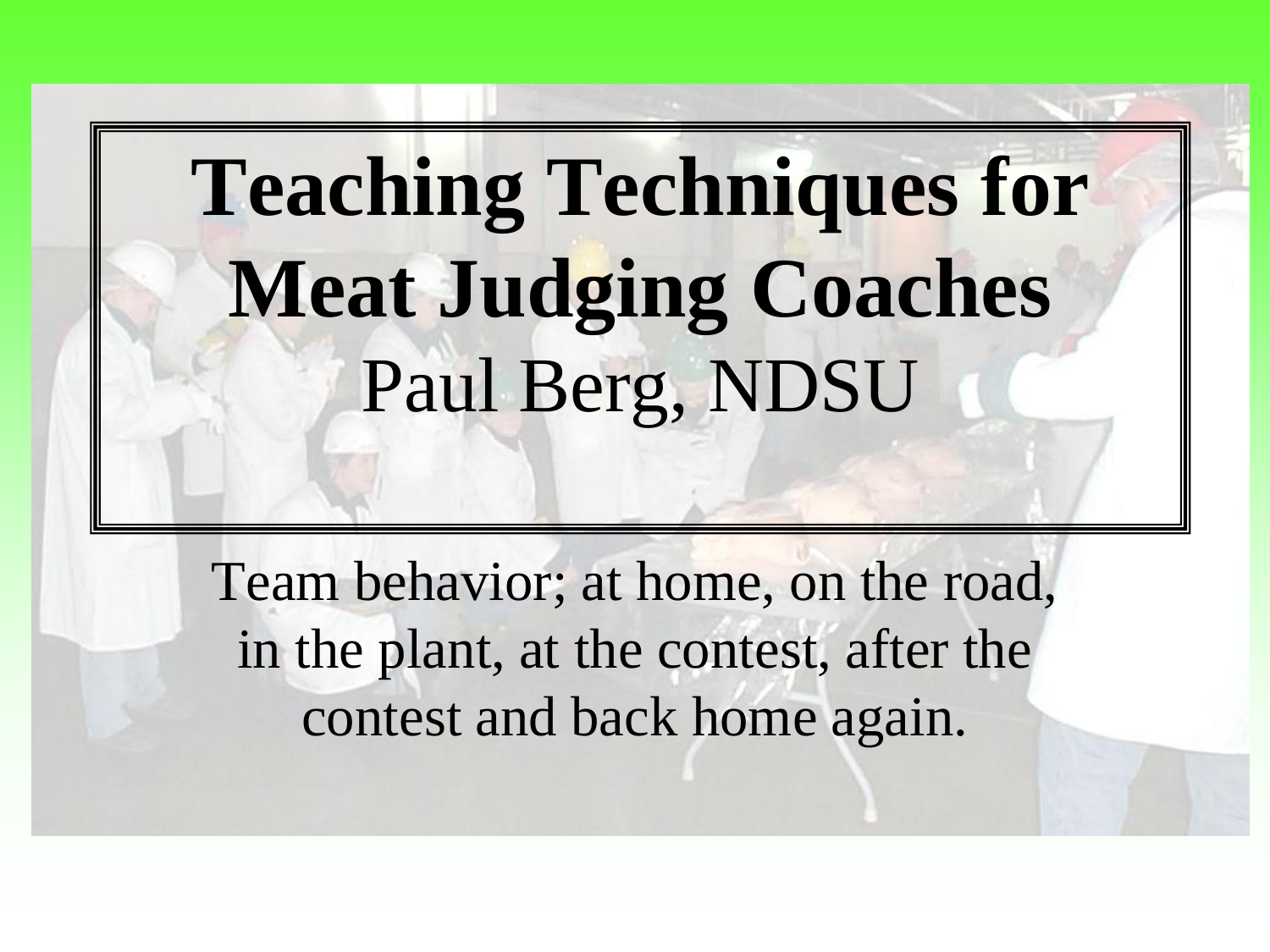

If winning a contest is the only reason we do judging, we have failed in its intent!!

Of the lessons learned through competitive team activities, discipline, including behavior, is among the most lasting and the most valuable.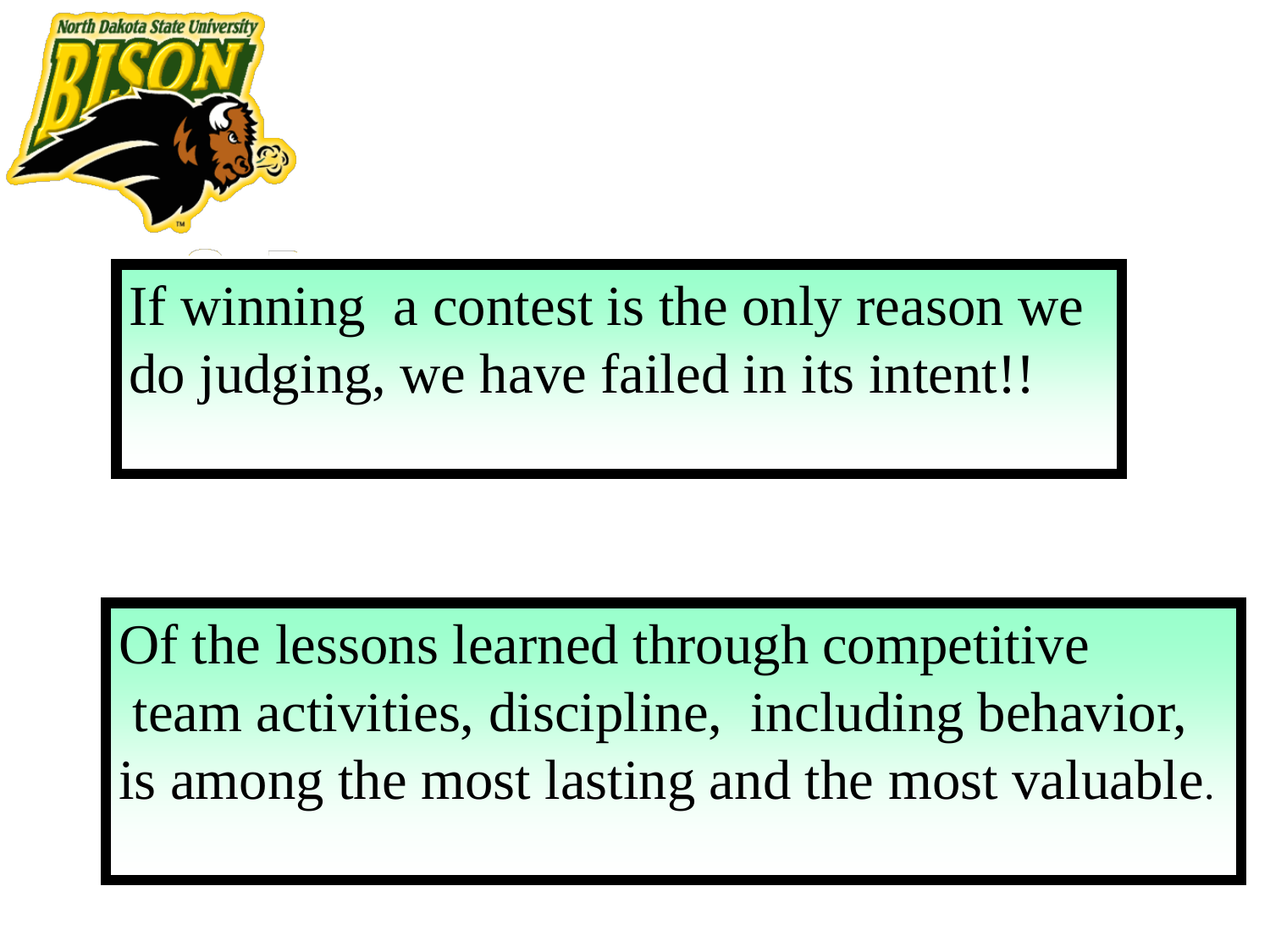## NDSU Judging coaches (former)



**Dr. Bert Moore 40 livestock judging teams at NDSU (41 years @ NDSU) Now Sc'ty Am. Shorthorn Ass'n**



**Dr Paul Berg 35 Meat Judging teams at NDSU (45 years @ NDSU)**

This length of tenure has a distinct affect on student behavior modification; we have reputations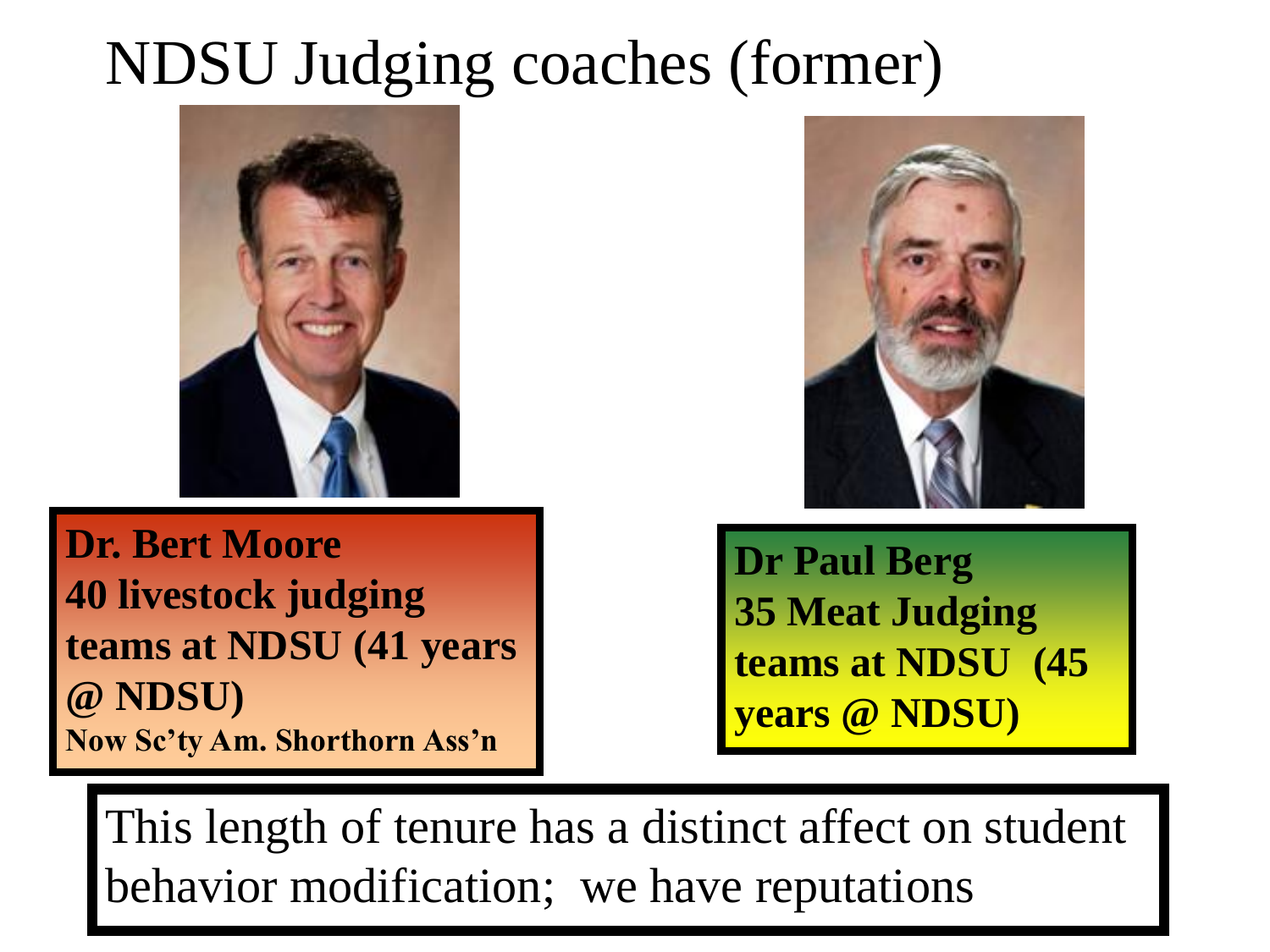College student misbehavior is antiauthoritarian

Forcing compliance through fear (terror) will work on the timid student: will challenge the aggressive ones

Biblically the "fear of the Lord" refers to awe or reverence  $revergence = deep respect$ 

> Face it; as coaches we aren't GOD, we will never get to that level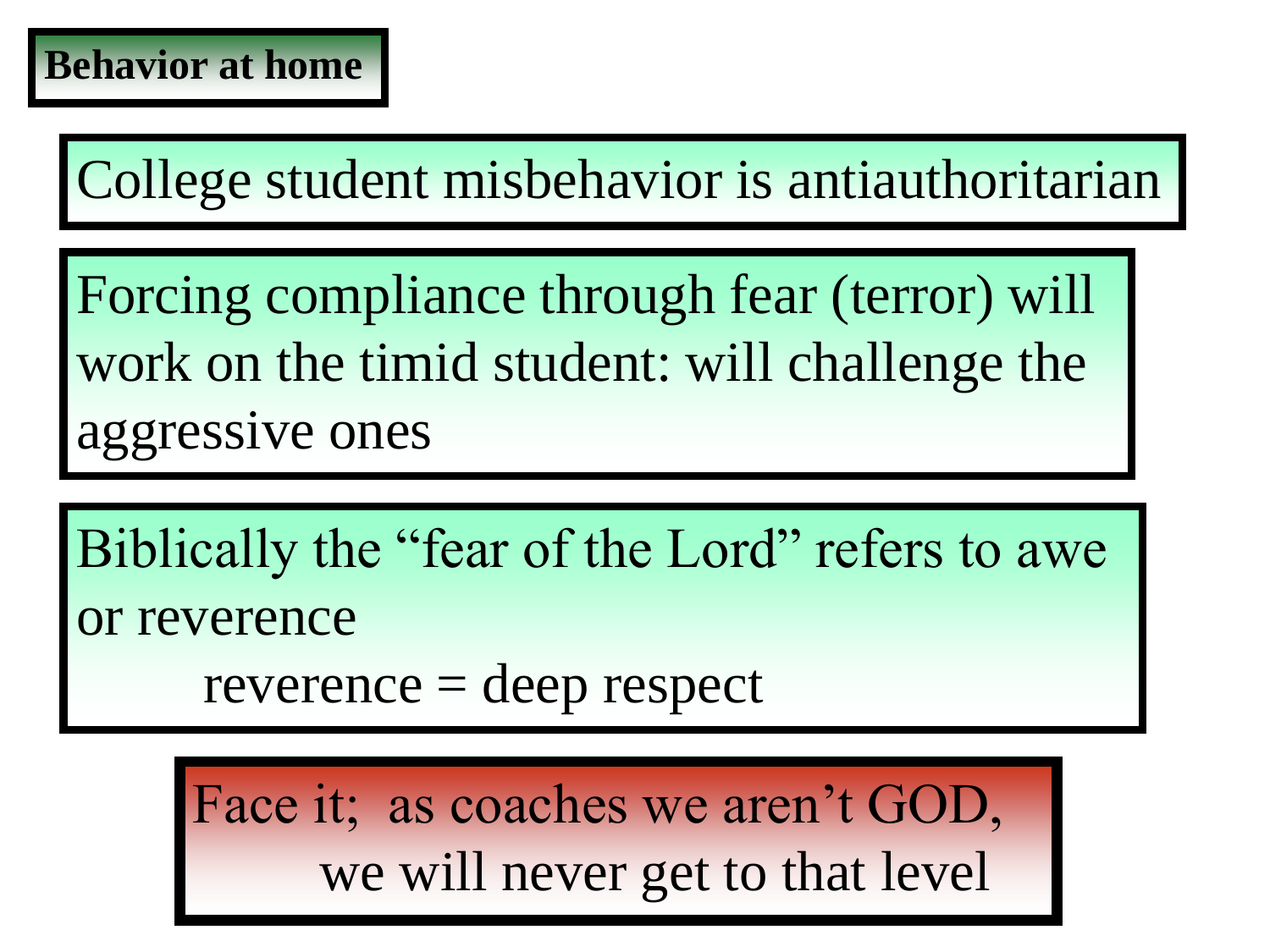The ultimate challenge for a coach is to strive for a level of respect which imbues "awe"

People (students) obey (conform) because they do not wish to disappoint – whether it"s you, as a coach, their team-mates (or other contemporaries) or themselves

Since we (coaches) aren"t gods, we need to foster The TEAM concept!!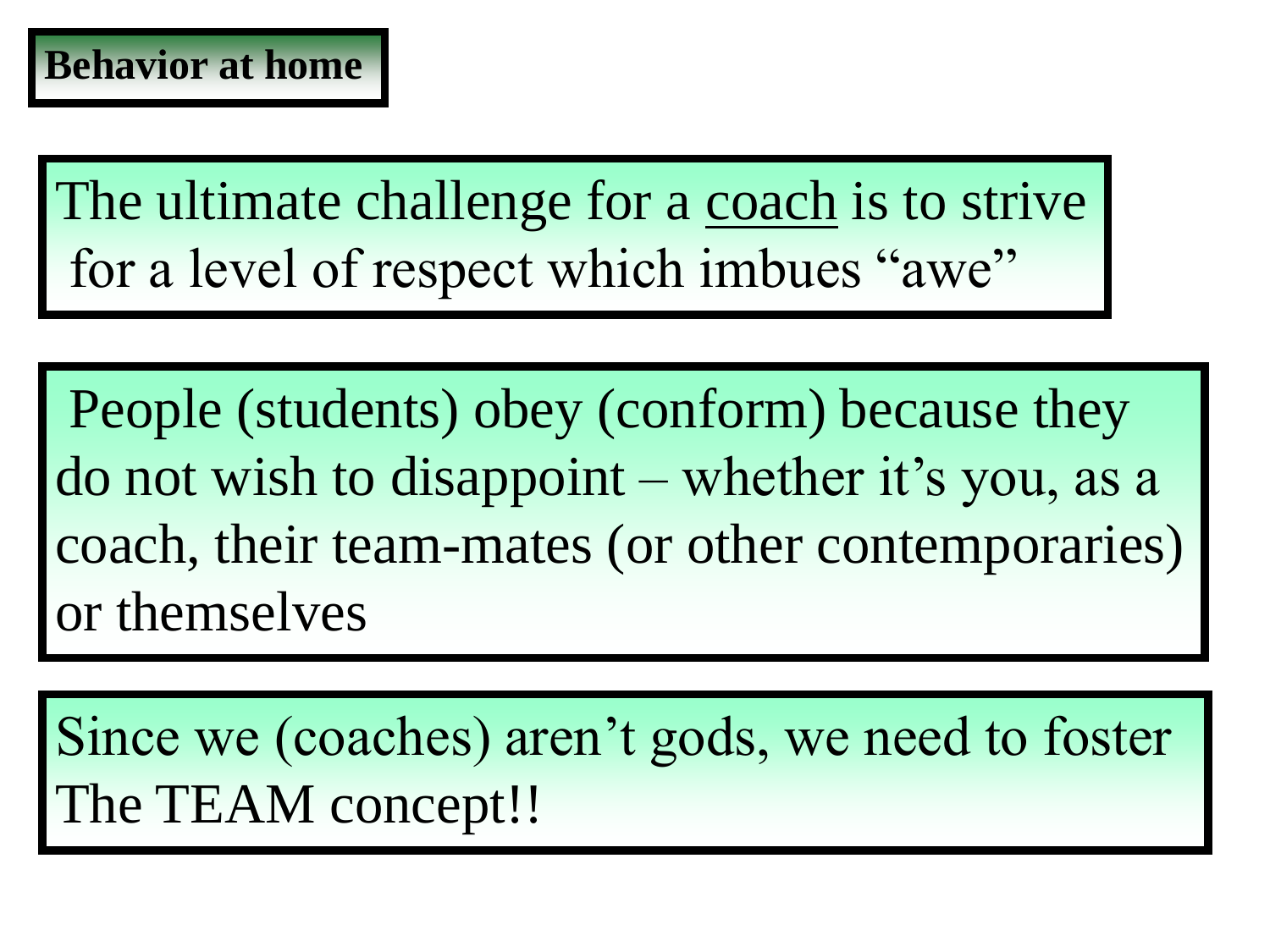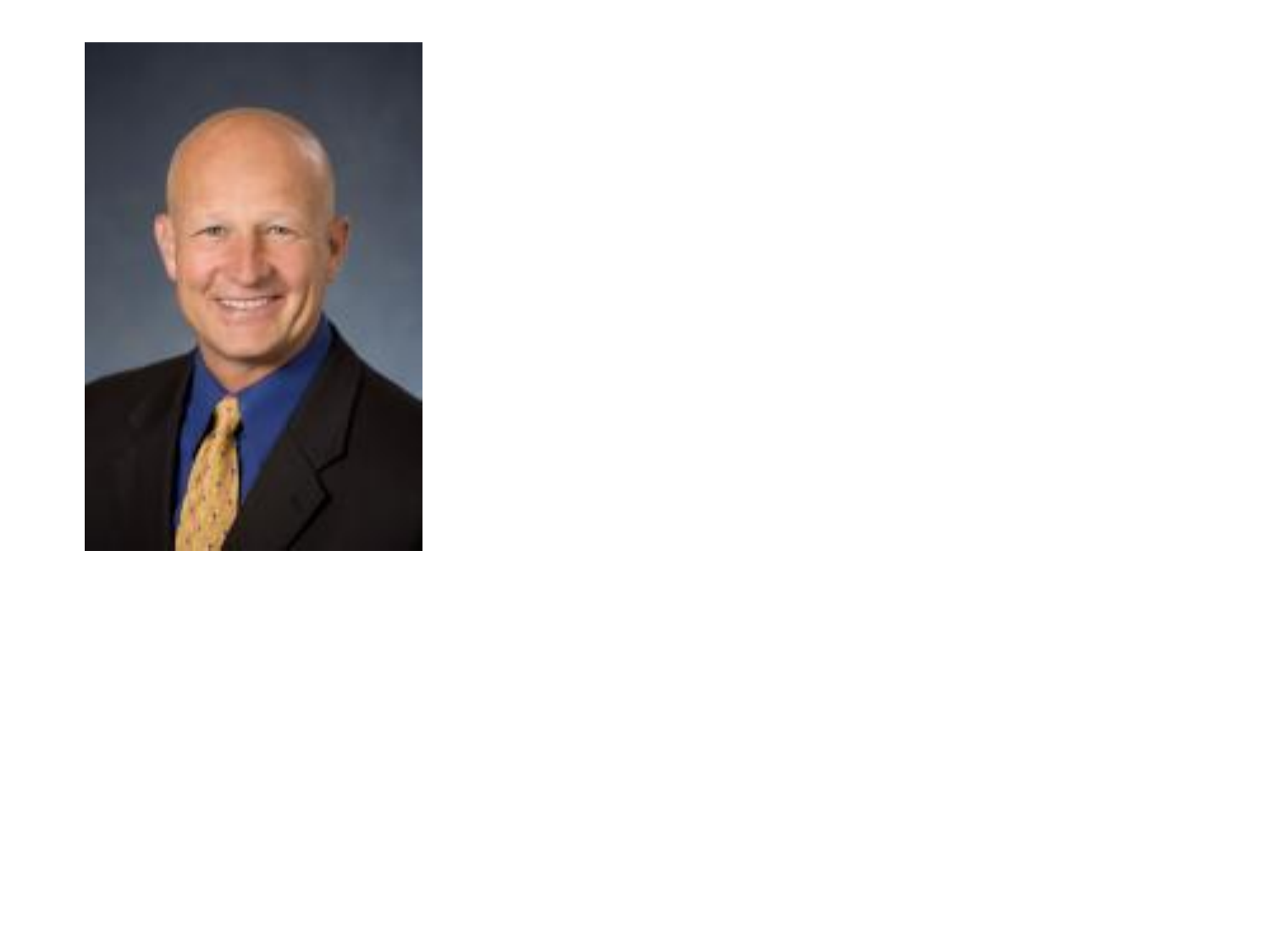# Behavior at home

# • It"s up to you - Coach

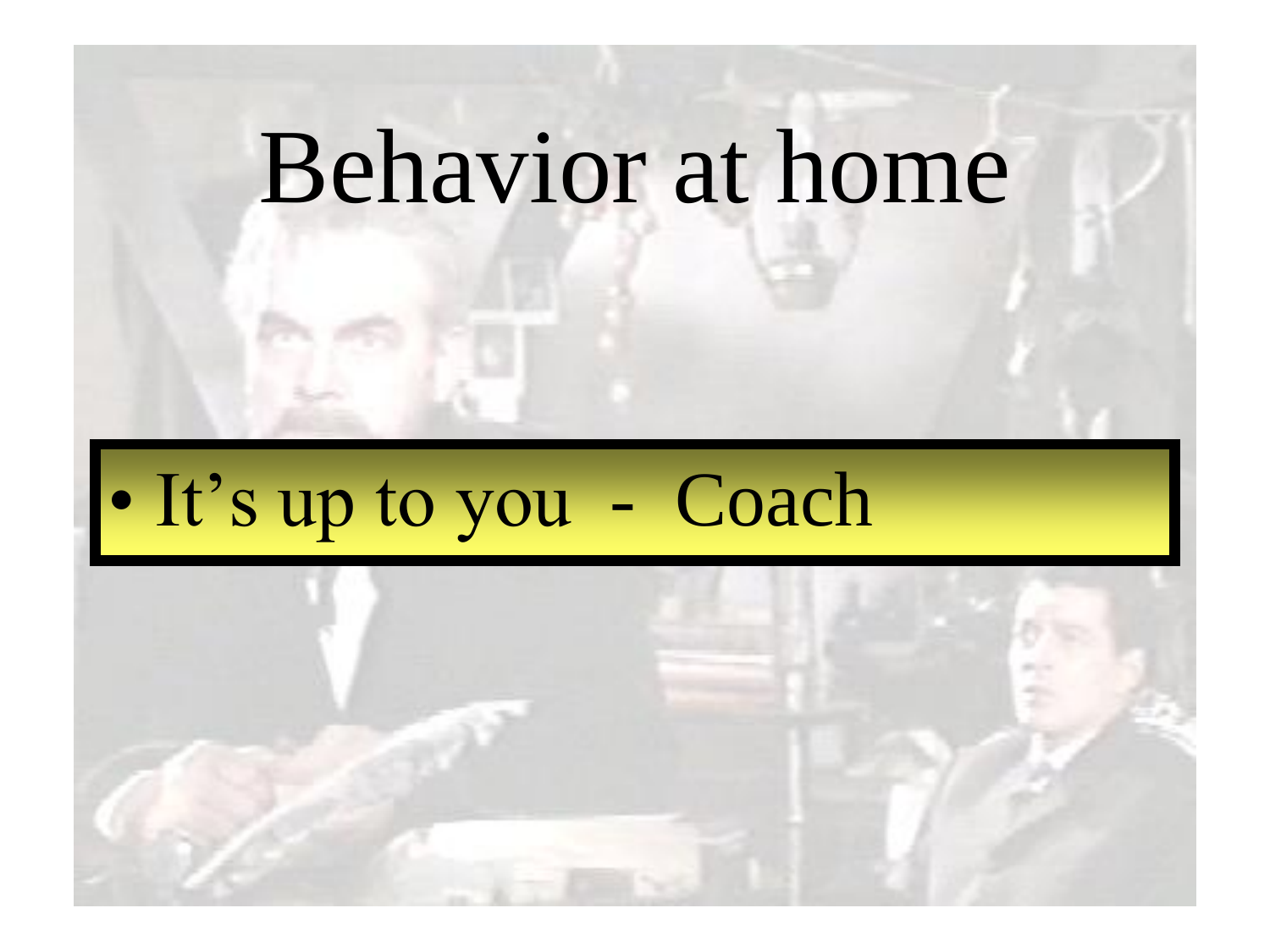## Class discipline begins with the placing of classes and cut establishment

## This is where students check out the coach Hold your ground allow discussion NOT argument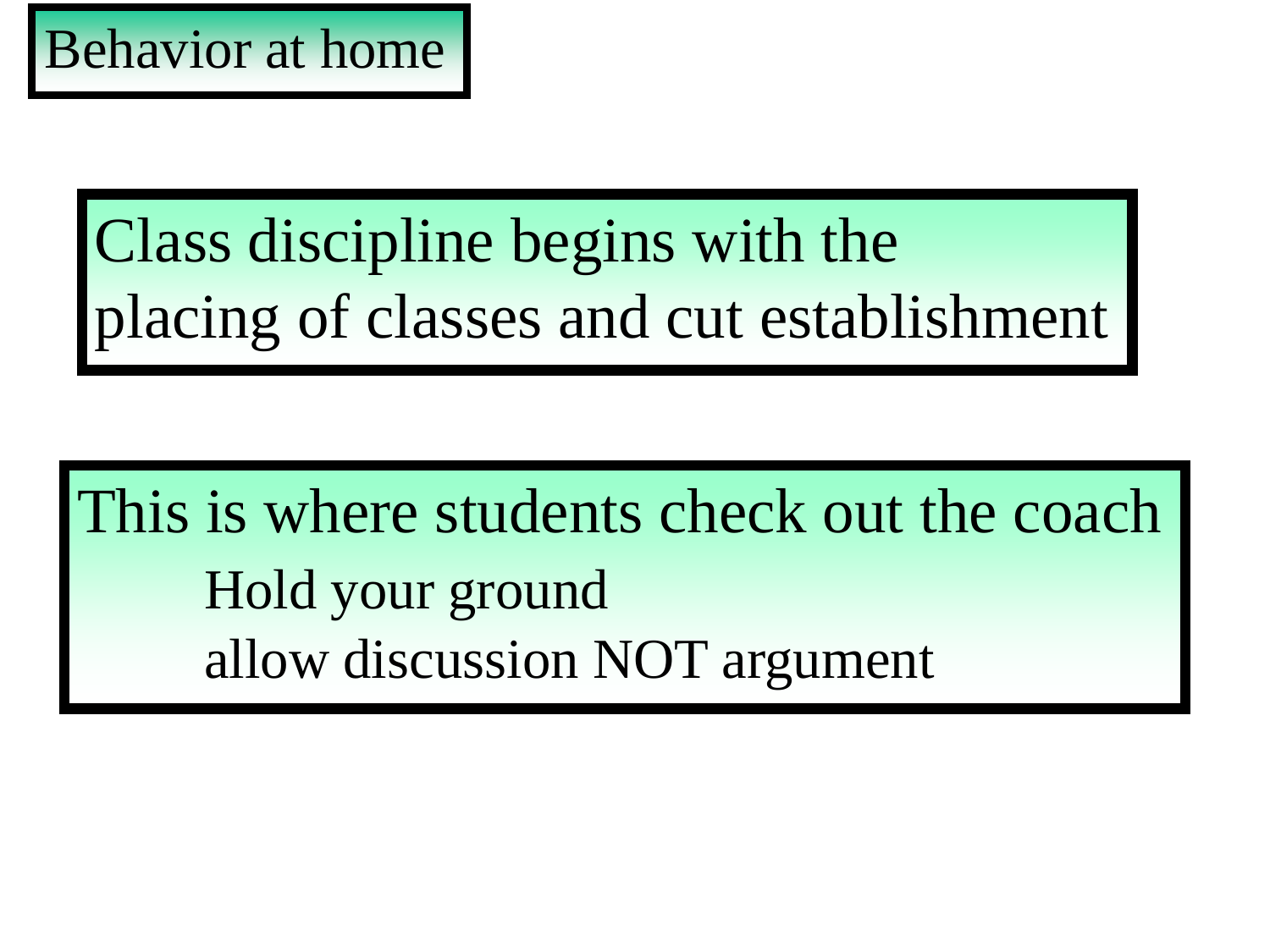# Behavior at home

- –establish the "rules"
	- –keep them simple & clear
	- don't preach, patronize or pussyfoot
	- student "research":
		- –allow "hands on" experimentation
		- –test and evaluate
		- –consistent results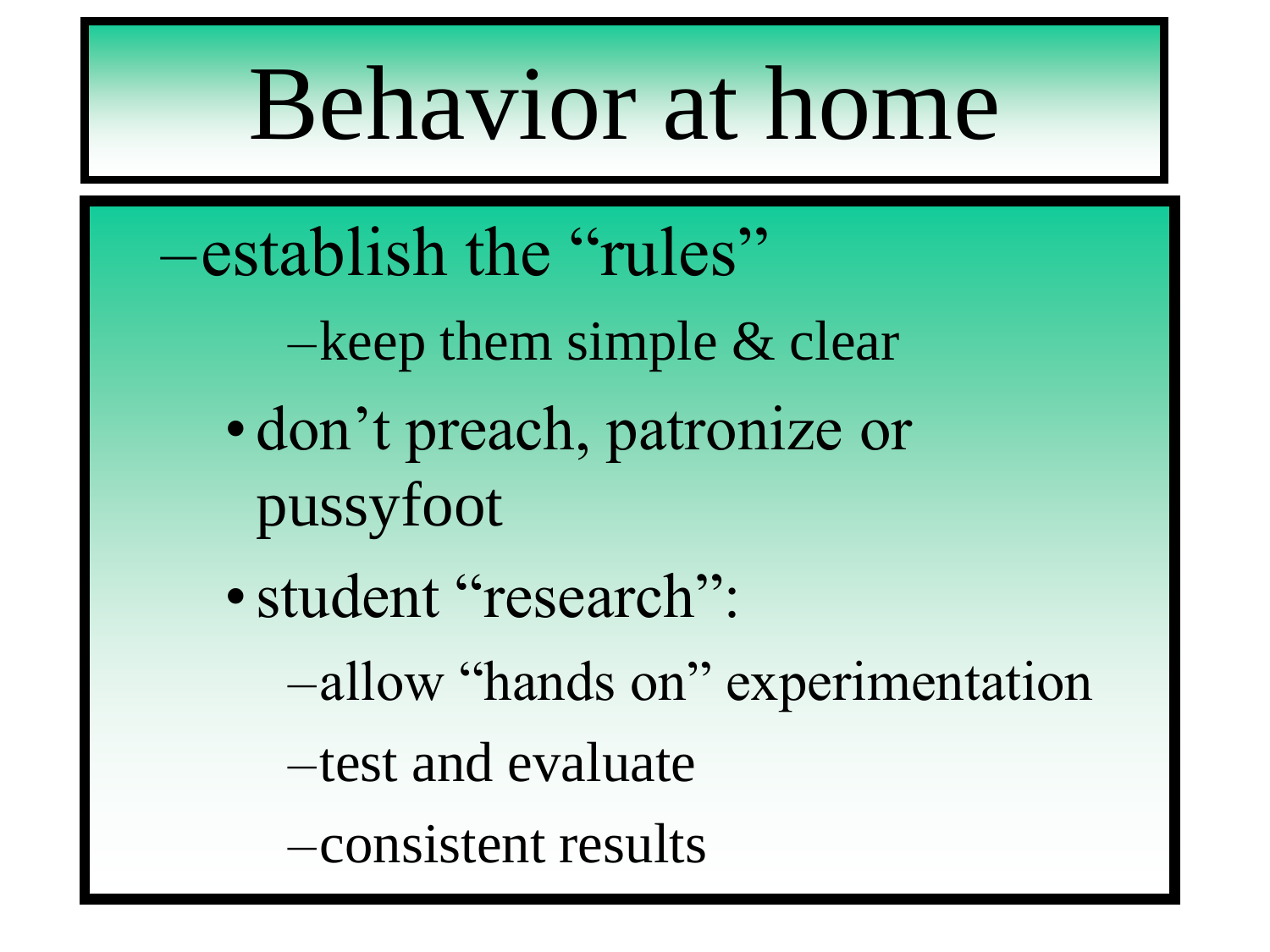## As students learn they think more like the "expert"

decisions are made more easily

reasons are similar in language, word usage and syntax

Students become more confident in themselves

Students become more confident in you as a coach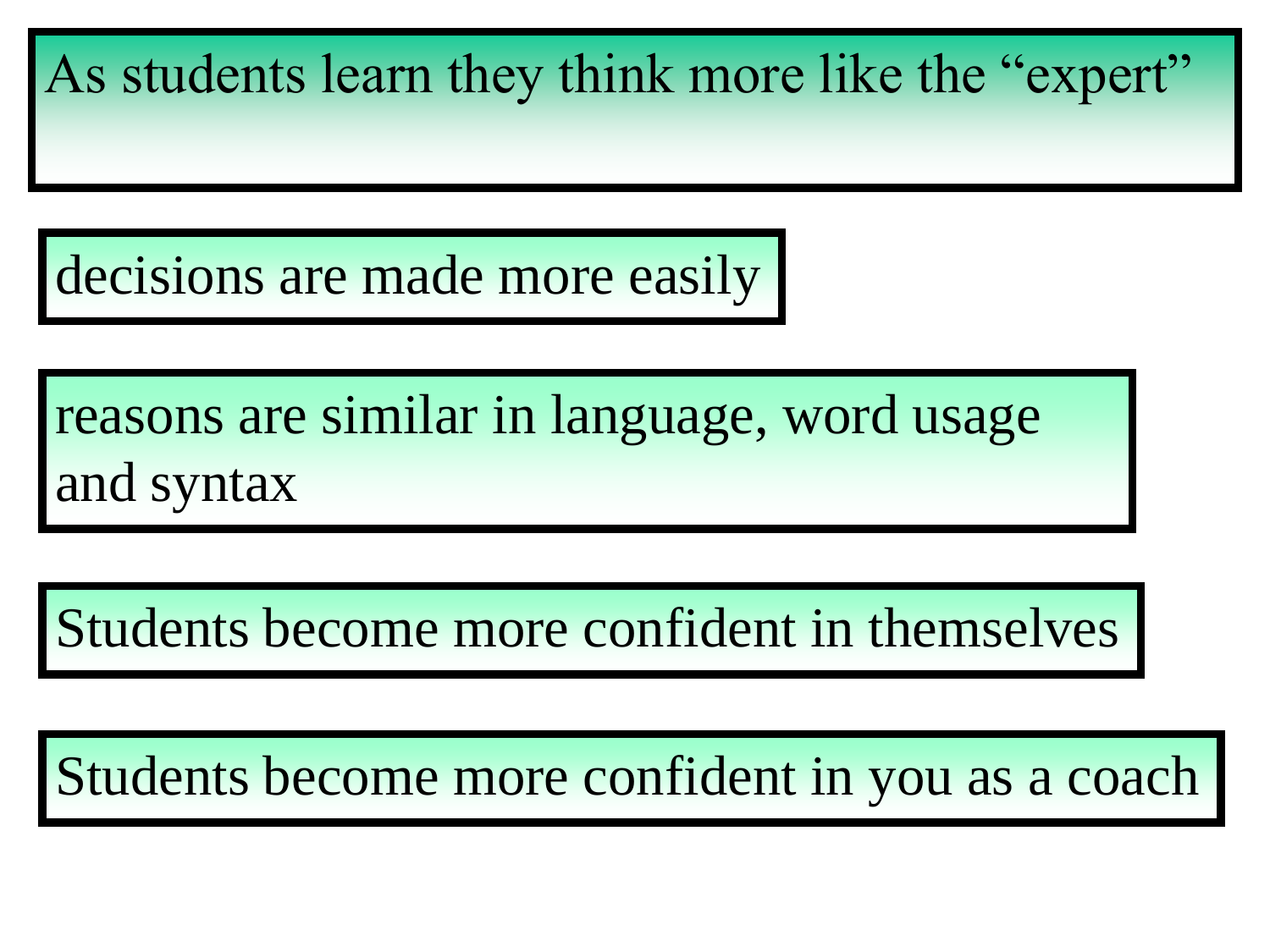# **Emphasize the three "R's"**

**R**espect for self

**R**espect for others

**R**esponsibility for ALL your actions (Tantra Totem)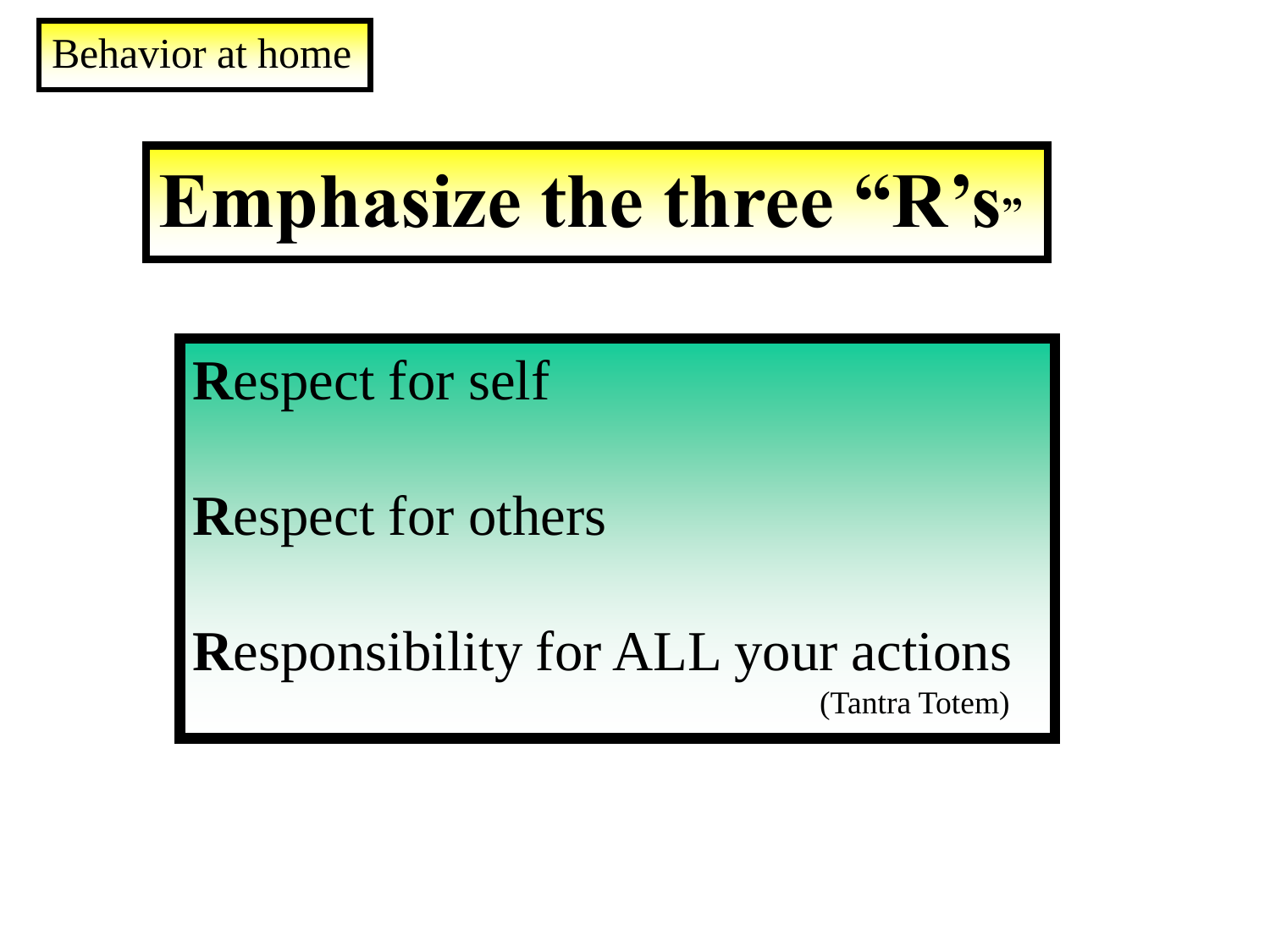## Compare my student expectations with athletic coaches



Amy Ruley Former Head Women"s Basketball coach Coached 29 years 5 D-II Natl Champs, 18 playoff appearances Women"s BB Hall of Fame North Dakota "50 Influential People"



Don Larson, Head coach Men"s track and field 31 years 36 NCC Champ, 20+ individual champs, "50 time coach of the year"



Bucky Maughan Head coach wrestling 45 years 4 Natl Champs; 32 top 10"s

National Wrestling Hall of Fame

- 1. Be punctual: studies; appointments; travel schedules
- 2. Attend class!!!
- 3. You ALWAYS represent the team; benefit of "senior leadership"
- 4. Call the coach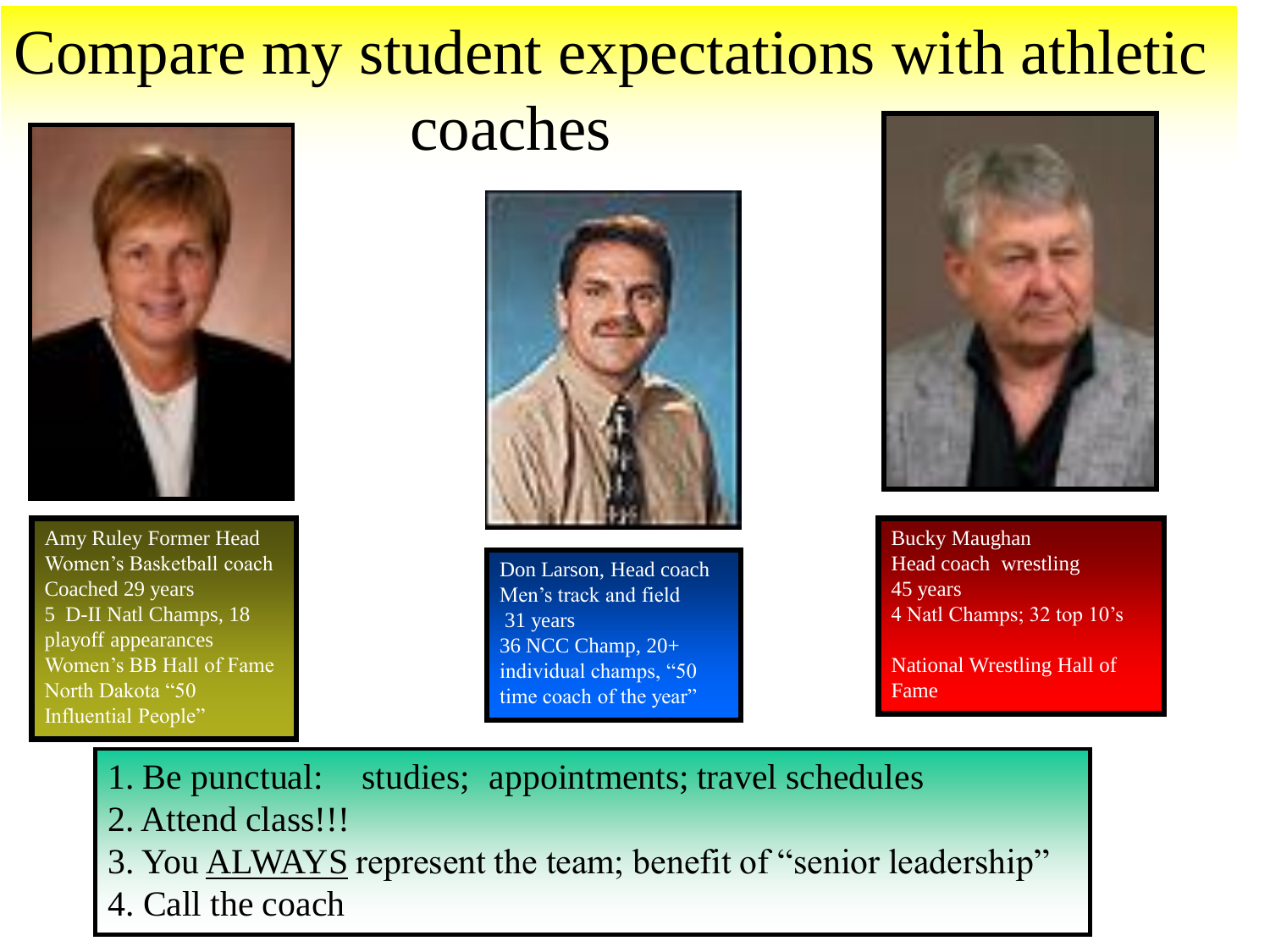a comparison NDSU judging teams NDSU athletic teams

- 1. Thou shalt do nothing which will embarrass thyself, thy teammates, thy university or thy coach!!
- "Remember you represent NDSU, our team, community and state".
- Many rules on appearance, decorum, common courtesies, dress, etc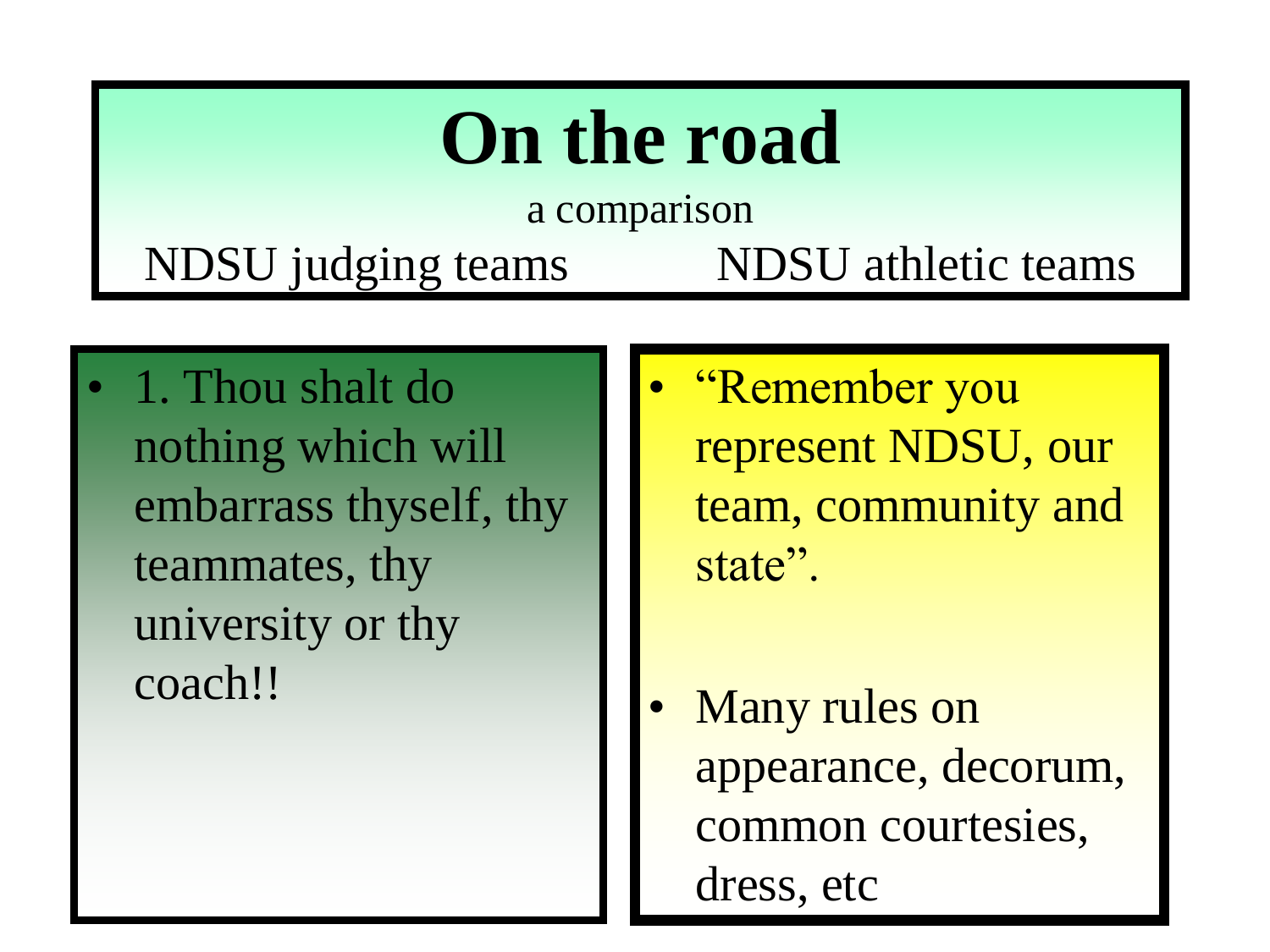a comparison

- 2. Use of mind altering substances in state owned vehicles is strictly forbidden. Use of alcoholic beverages at any time is discouraged.
- NO Alcohol!
	- NO Drugs, (performance enhancing or otherwise)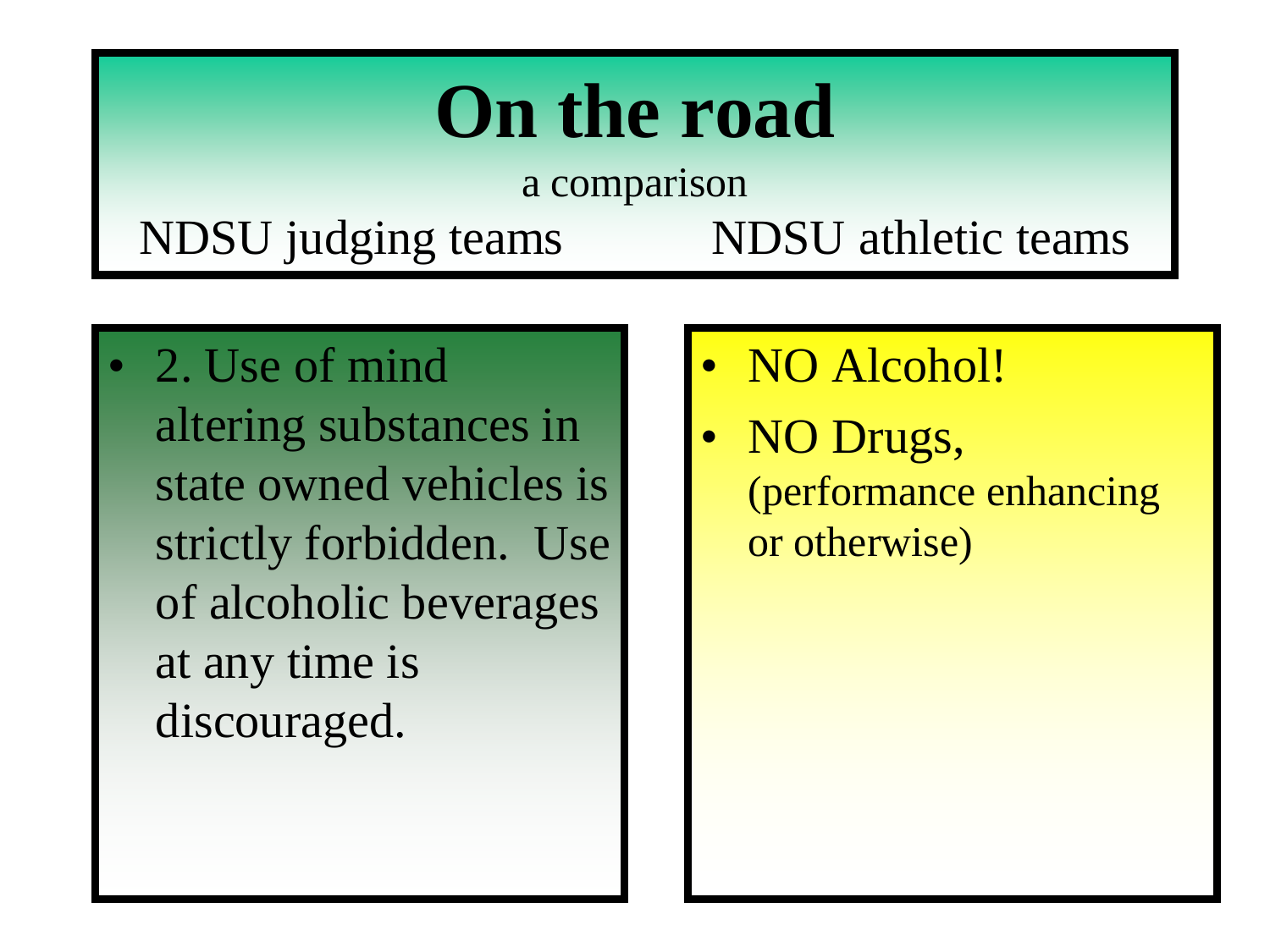## **On the road** a comparison NDSU judging teams NDSU athletic teams • 3. Van drivers are responsible for any incurred traffic violations or fines. • 4. He who runneth out of gas while driving the van walketh after gas. Not applicable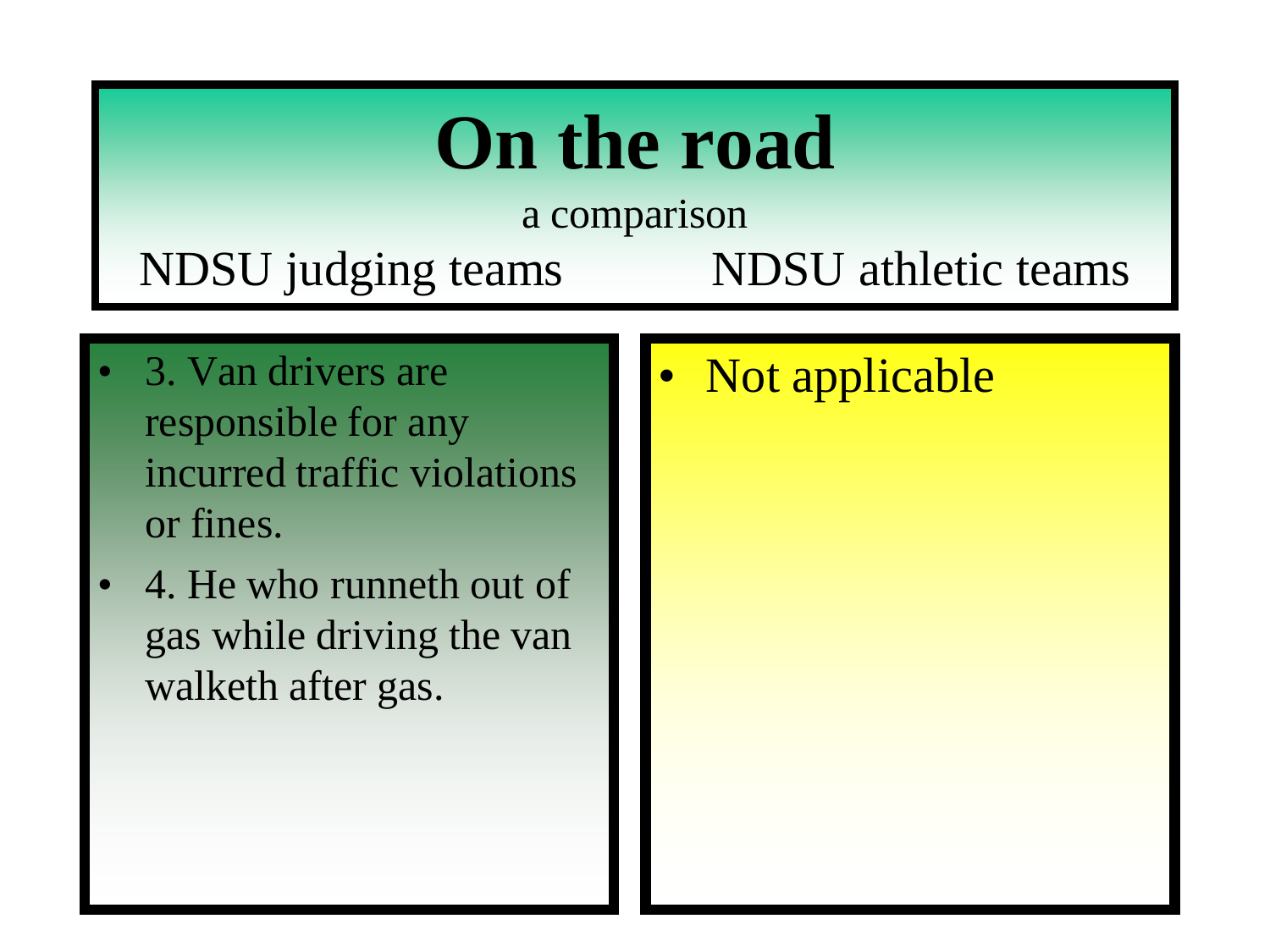## **On the road** a comparison NDSU judging teams NDSU athletic teams

- 5. Unseemly, vulgar or gross conduct is strictly forbidden.
- 6. Unlawful, unethical, immoral acts, of any kind, will not be tolerated.

No swearing on or off the court (track, field, mat)

• No gambling – implied or otherwise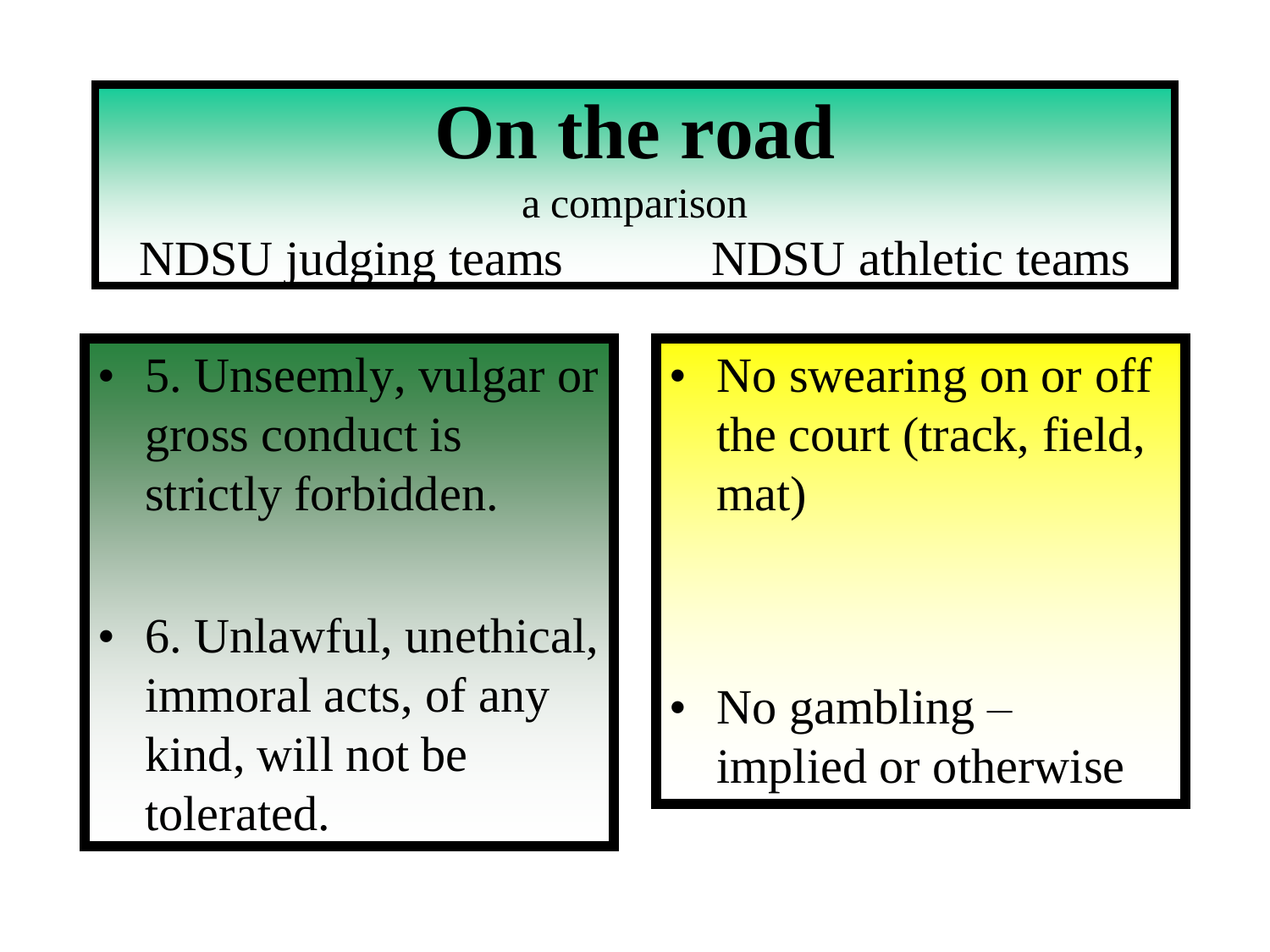## **On the road** a comparison NDSU judging teams NDSU athletic teams

• 7. Activities which may result in bodily harm or property damage are strictly forbidden.

- Leave the motel room in decent order; put trash in waste baskets, bunch used towels in the bathroom, etc.
- Don't chance injury through "horseplay" or excessive celebration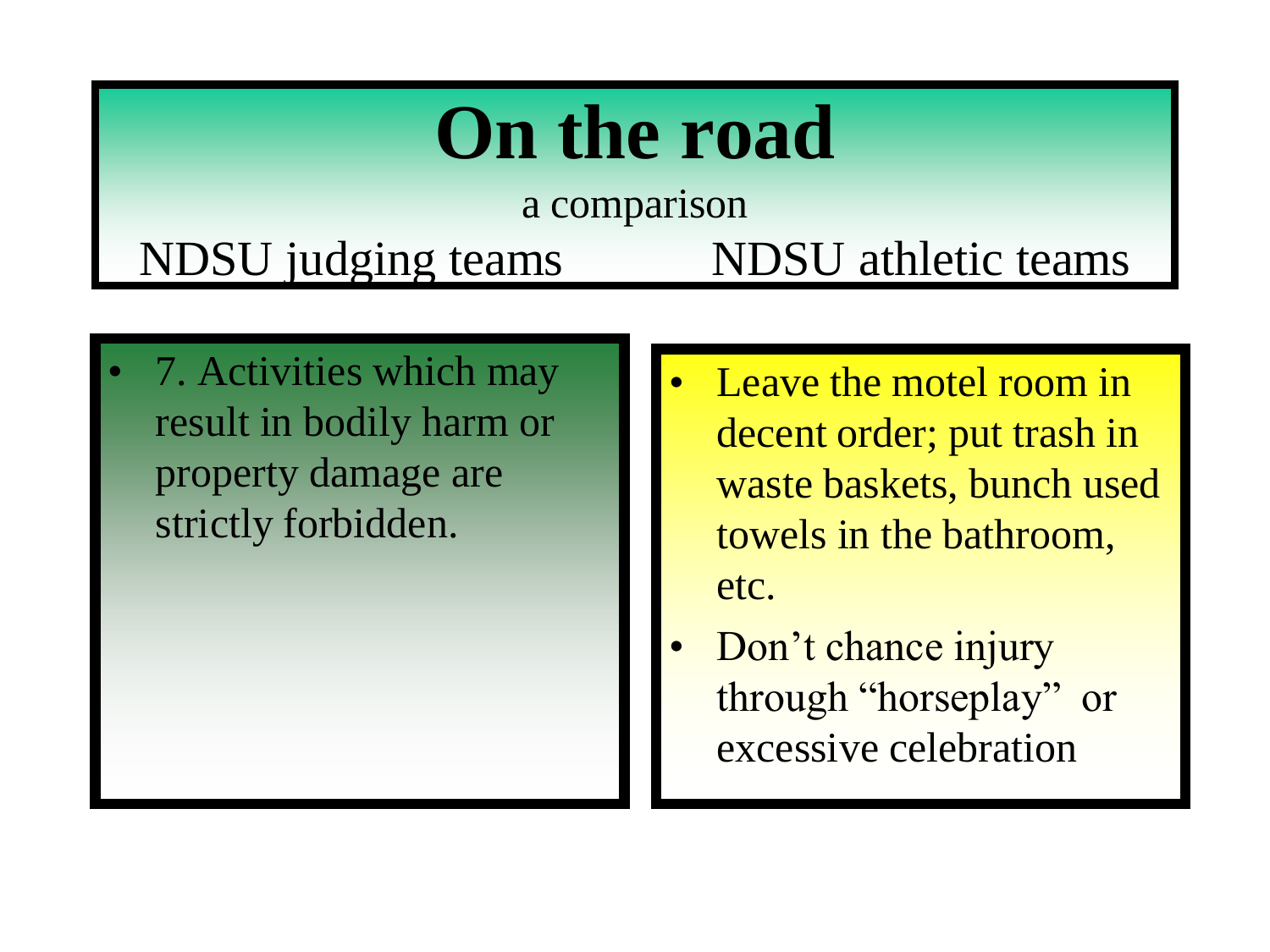### a comparison

NDSU judging teams NDSU athletic teams

8. Exploration or excursion by individuals is discouraged.

No one-on-one "whispering" ; everything is a team effort; the coaches are in charge

### Do not!:

- leave motel floor without permission
- leave doors unlocked or propped open even if you are in the room.
- use public or private transportation with out coaches permission.
- give out room number.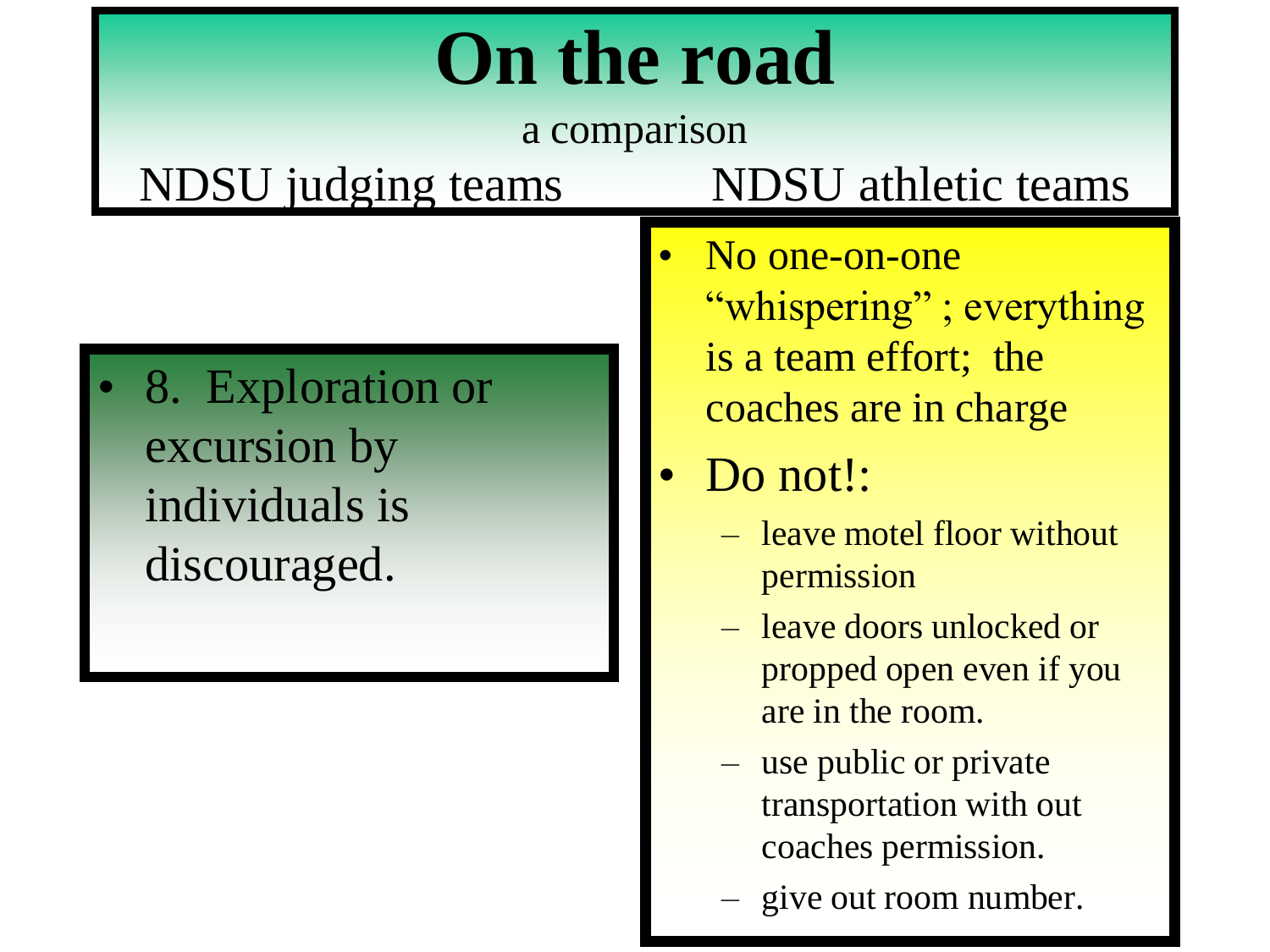a comparison NDSU judging teams NDSU athletic teams

- 9. Thou art expected to attend all contest functions. Nonconforming individuals will not be allowed to represent NDSU in any public appearance.
- Be on time for all practices, meetings, appointments, travel schedules - breech of rules result in suspension from competition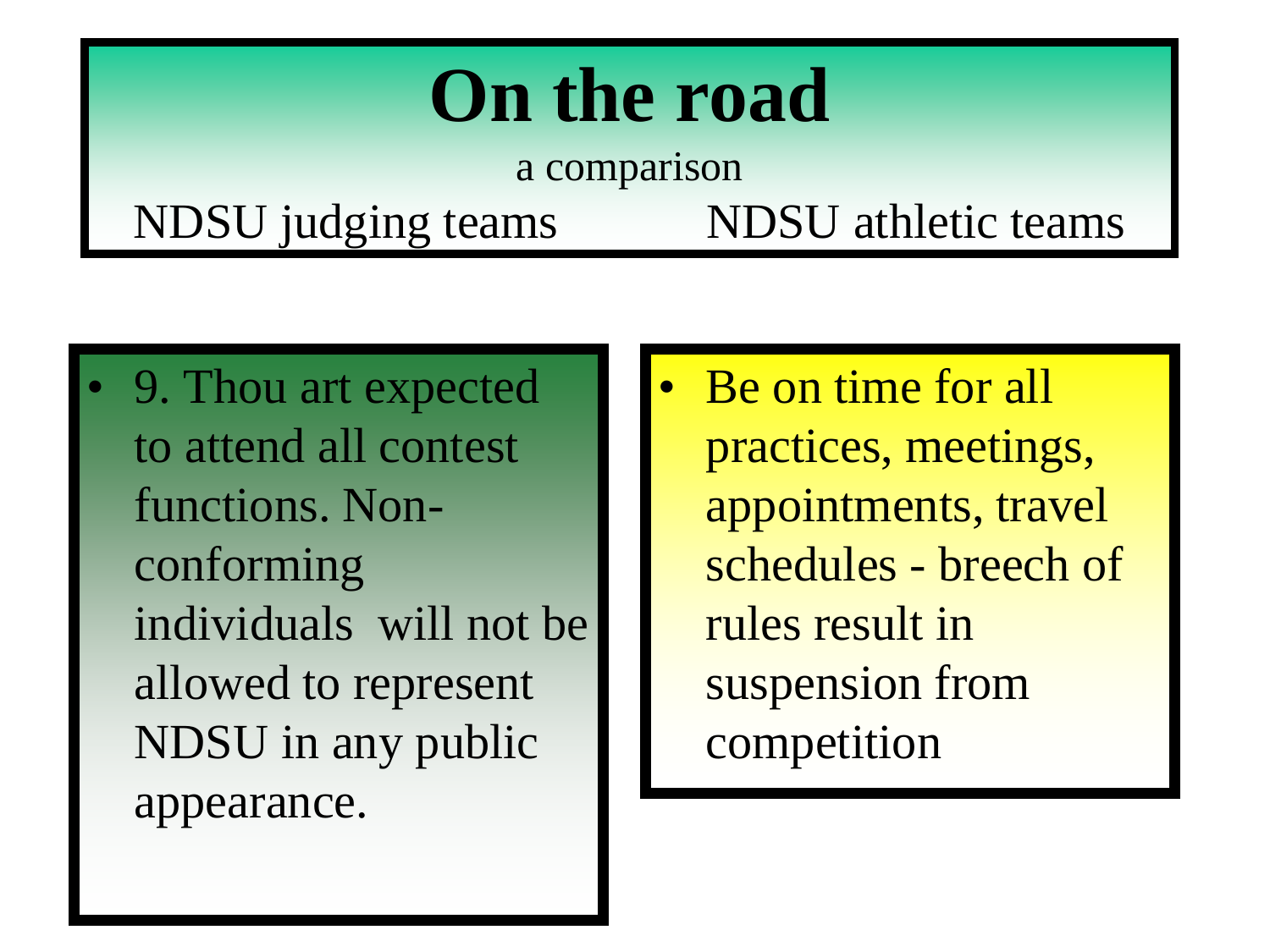a comparison

- 10. See rule 1!! Violation of the previous rules shalt be dealt with by immediate abandonment!!!
- "Remember that you represent NDSU, our team, community and state at all times".
- Breech of rules will result in:
	- "extra" aspects of physical conditioning
	- Loss of playing time
	- **LOSS OF SCHOLARSHIP**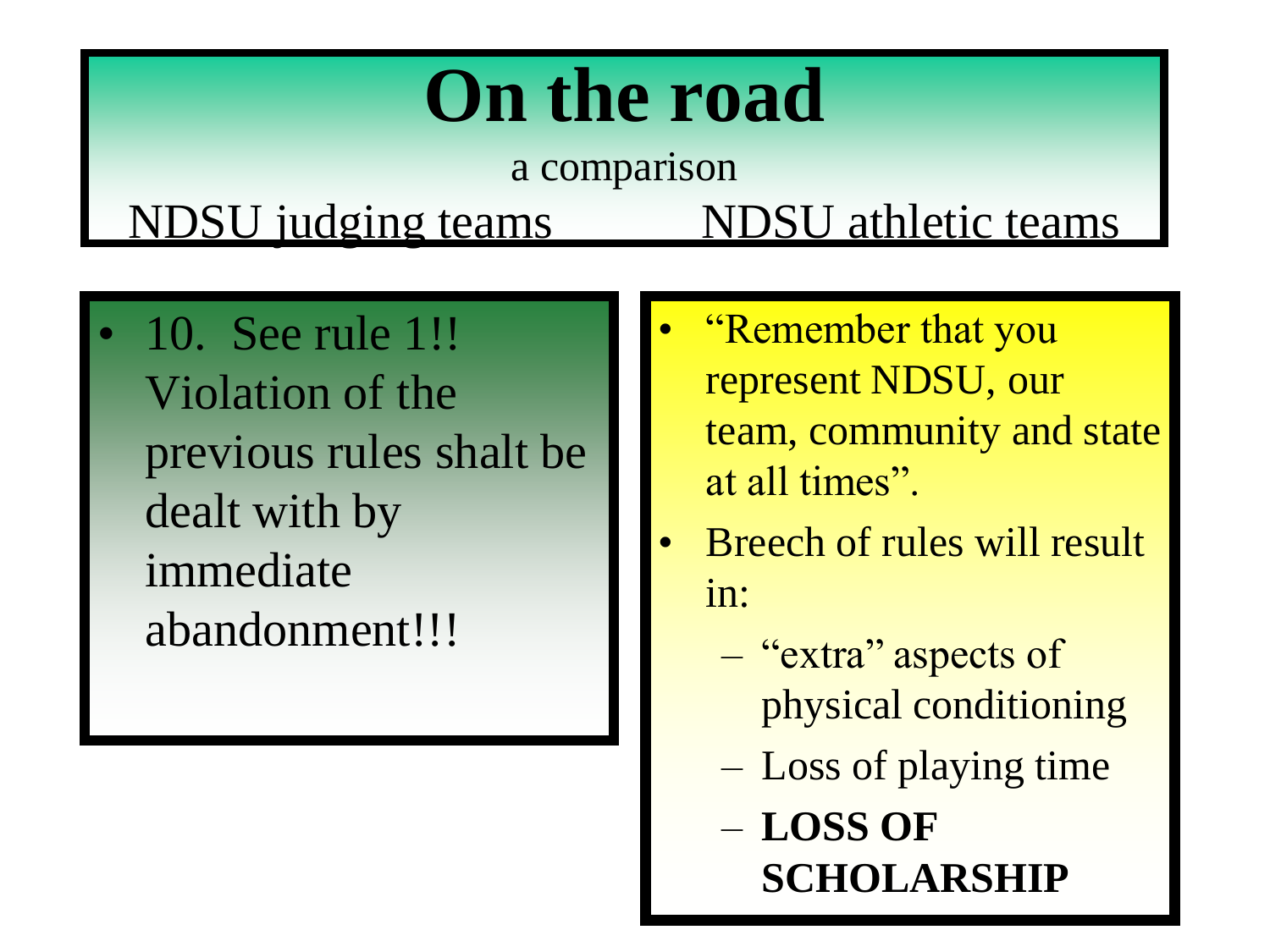## **At the plant (competition)**

a comparison

- We are guests in THEIR HOUSE; their rules apply.
- Know where you are (in the plant), where your team-mates and coaches are at all times.
- Be courteous, respect plant personnel, stay out of their way, allow them to do their job.
- Defer to coaches if conflicts arise.
- Ignore leers, ogles, jeers, gestures, etc., don"t reciprocate
- leave the plant as you found it.
- Show respect for hosts
	- Coaches & administration
	- Team members
	- Local fans in attendance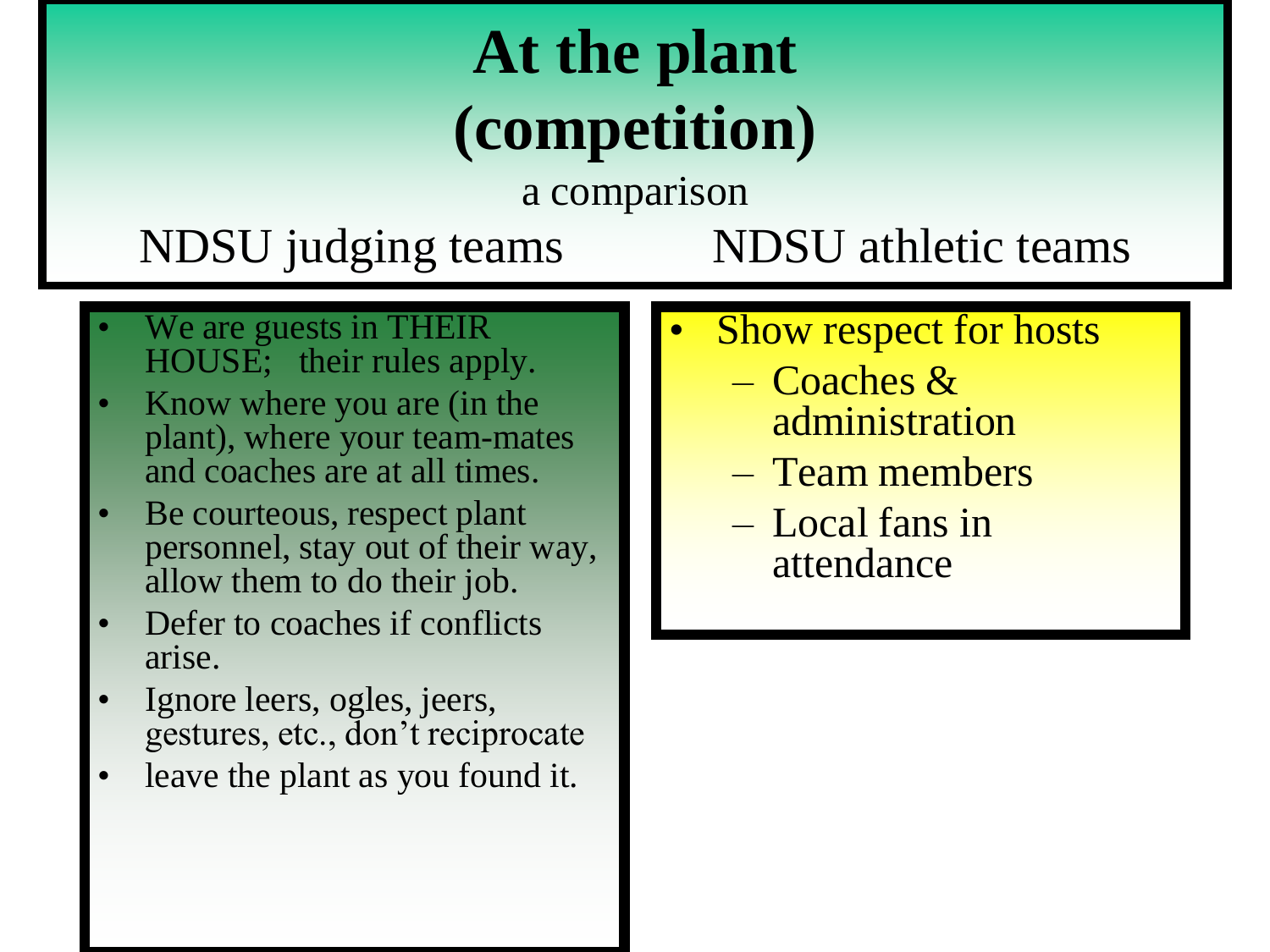# **At the plant**

### a comparison

- We are guests in THEIR HOUSE; their rules apply.
	- Access procedures
	- Proper use of hair nets, "white" coats, foot wear, gloves, ear protection
	- Rules on jewelry
	- No cameras, cell "phone"
- No cell "phones" two hours before & after games
- Especially no "camera" "phones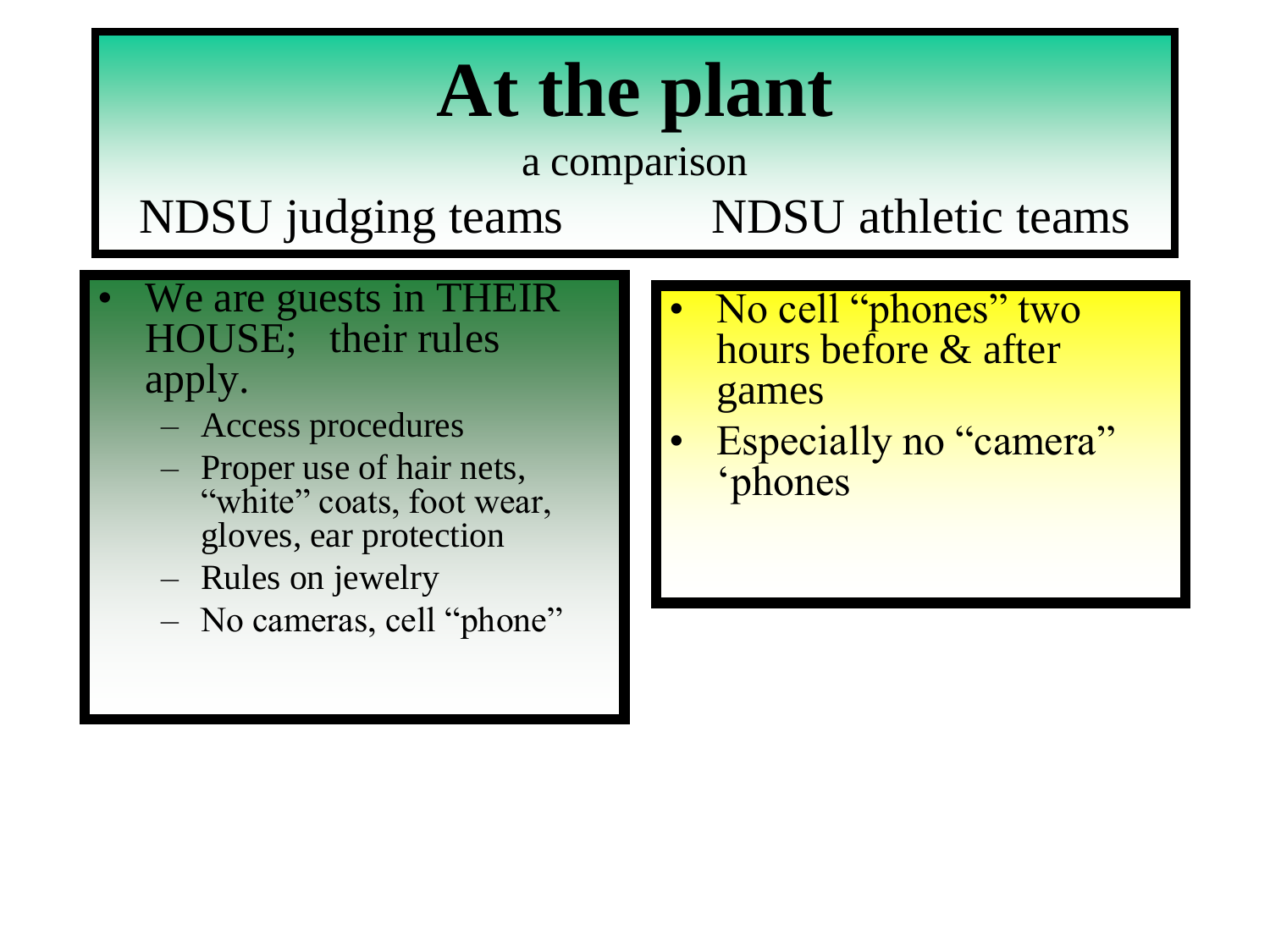# **At the contest**

### a comparison NDSU judging teams NDSU athletic teams

- Adhere to contest rules
	- respect your squad leader
	- respect the contest superintendent
	- respect the official committee
	- refer to rules  $6, 9 & 10$
- Treat game management and officials with respect
	- assist in "game management" when appropriate
	- no facial or verbal "abuse" of officials
	- let the coaches deal with the officials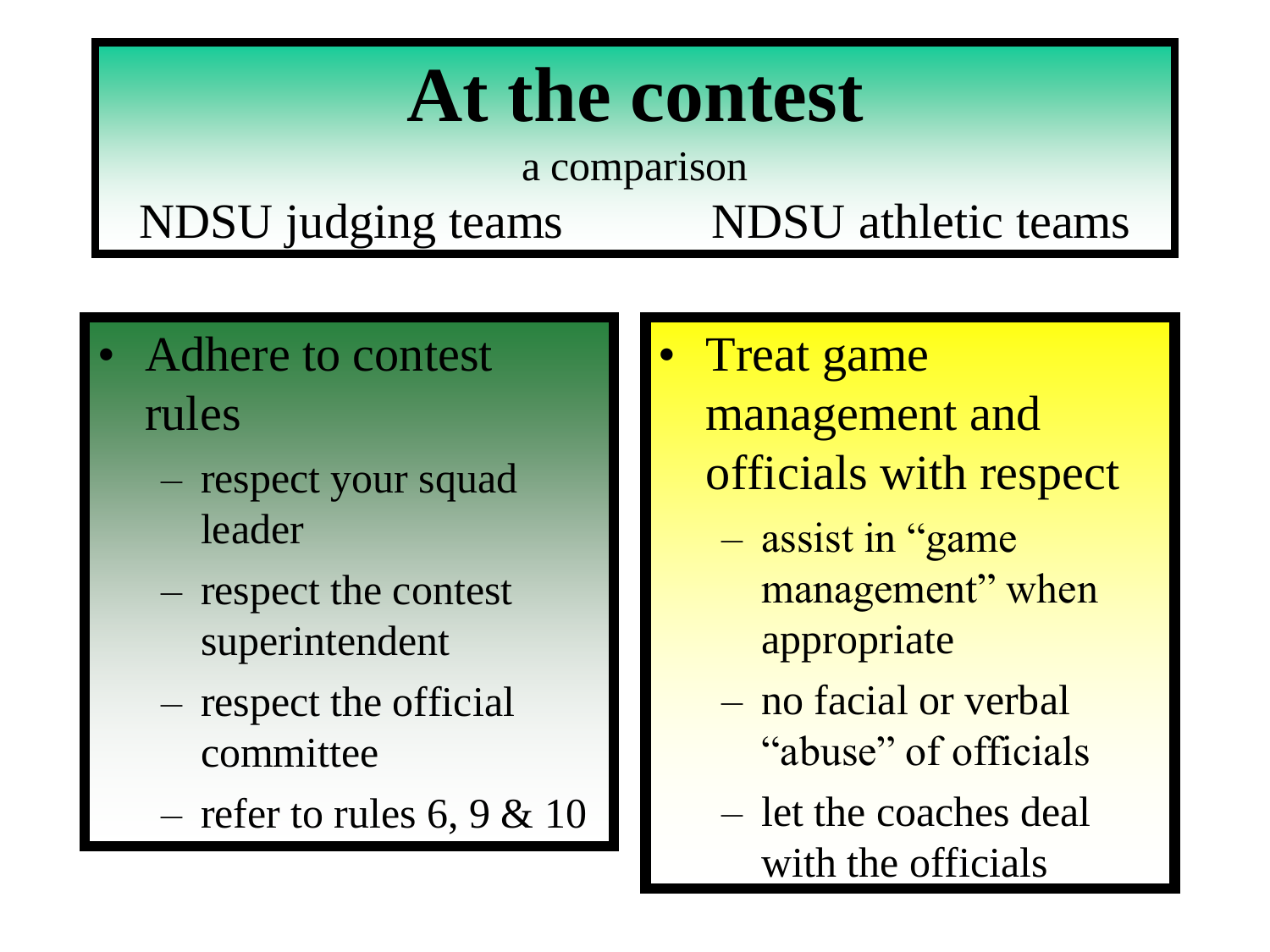# **After the contest**

### a comparison

- "post-mortem" attendance is required. It is TRULY a "learning experience"
- Appropriate dress for the awards banquet is required
- Enjoy the experience BUT:
- Enjoy the moment
- Focus on the "good"
- Don't dwell on either the "win" or the "loss"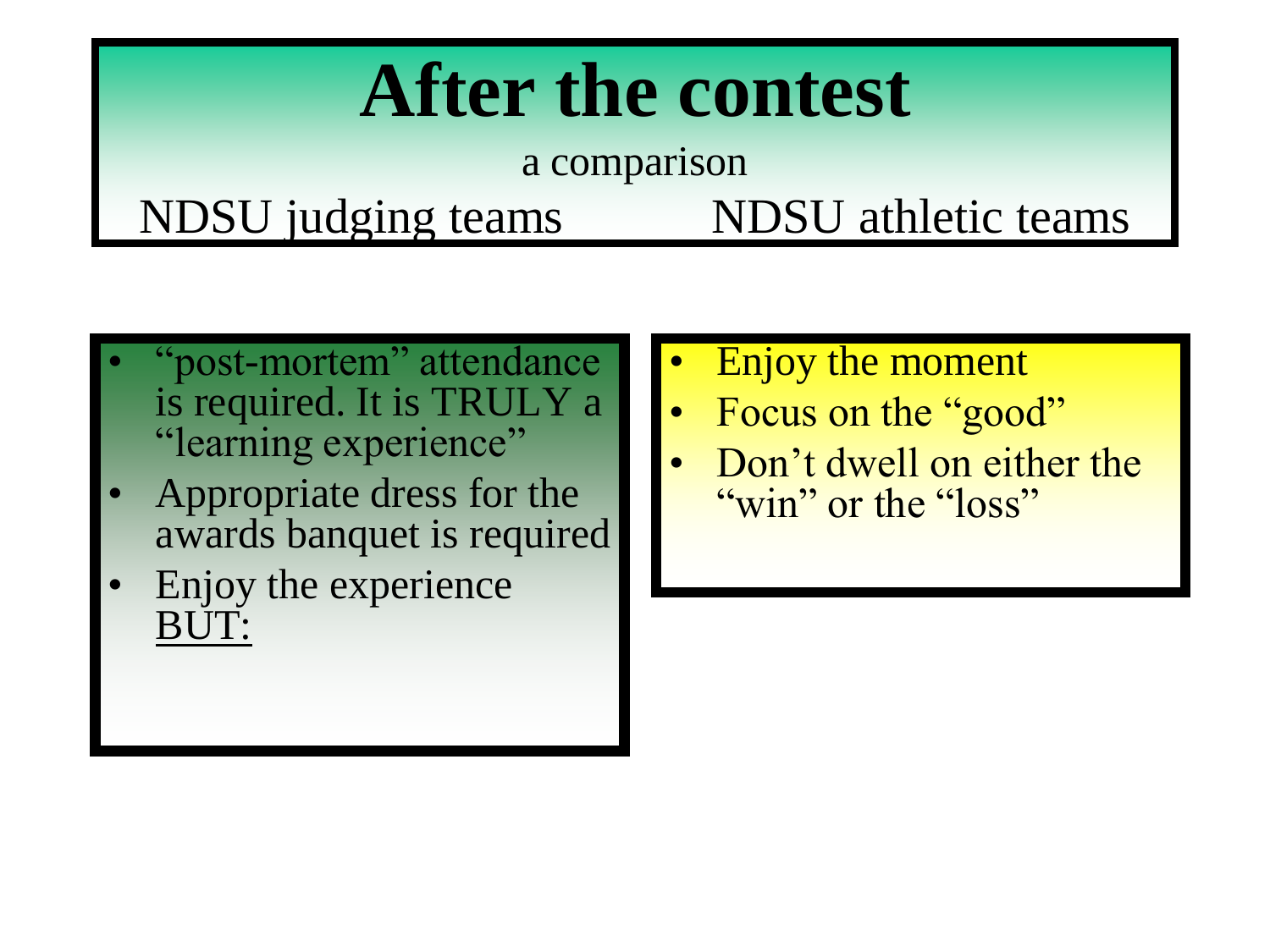# **After the contest**

### a comparison

### NDSU judging teams NDSU athletic teams

### See rule 1!

– 1. Thou shalt do nothing which will embarrass thyself, thy teammates, thy university or thy coach!!

### See rule 9!

– 9. Thou art expected to attend all contest functions. Nonconforming individuals will not be allowed to represent NDSU in any public appearance.

### See rule 10!

– 10. See rule 1!! Violation of the previous rules shalt be dealt with be immediate abandonment!!!

### Learn from mistakes

- Use the positive aspects as confidence builders
- Remember that you represent NDSU, our team, community and state at all times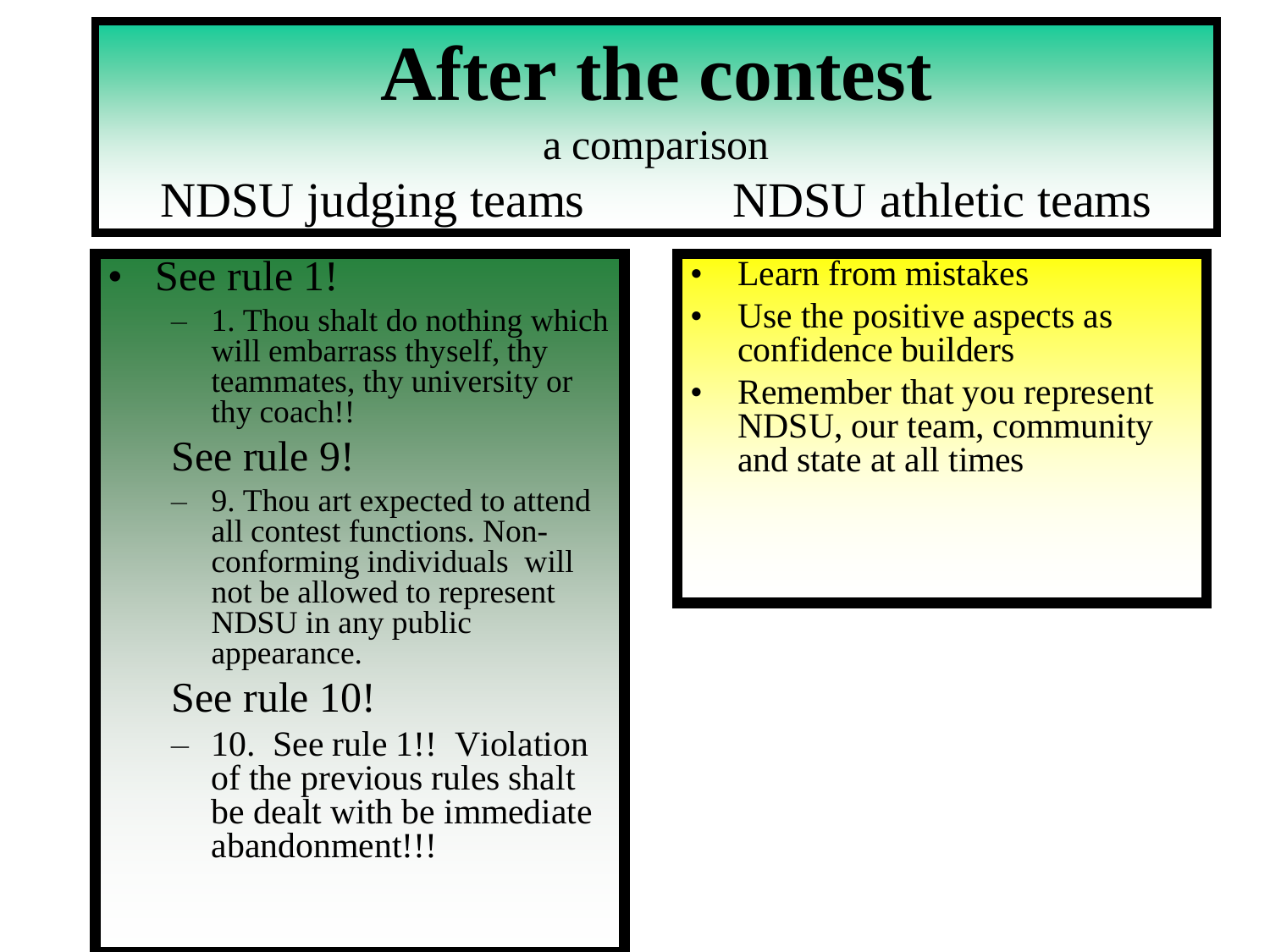# At home (again) a comparison NDSU judging teams NDSU athletic teams

- Review the contest
	- Compare
	- Check "officials" against your notes & calculations
- Evaluate video
- Discuss areas needing improvement & HOW to improve
- Evaluate & prepare for next opponent
- Write Thank you notes.
	- Do PERTINANT notes
	- Examples (not good ones)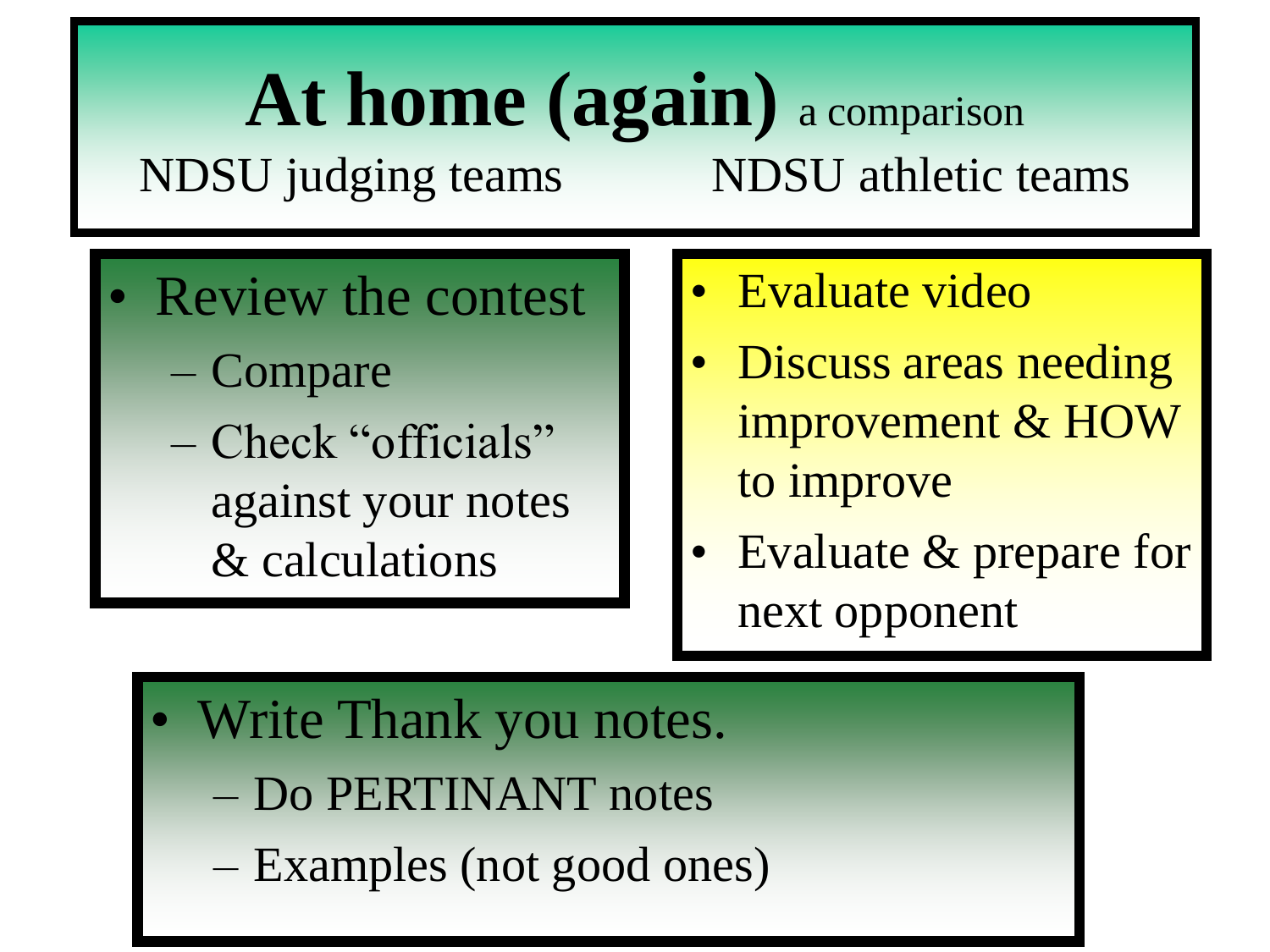### Envelope:

Dr. Paul Berg Animal and Range Science Department North Dakota State University Fargo, ND 58105

The note:

Dear Dr. Berry: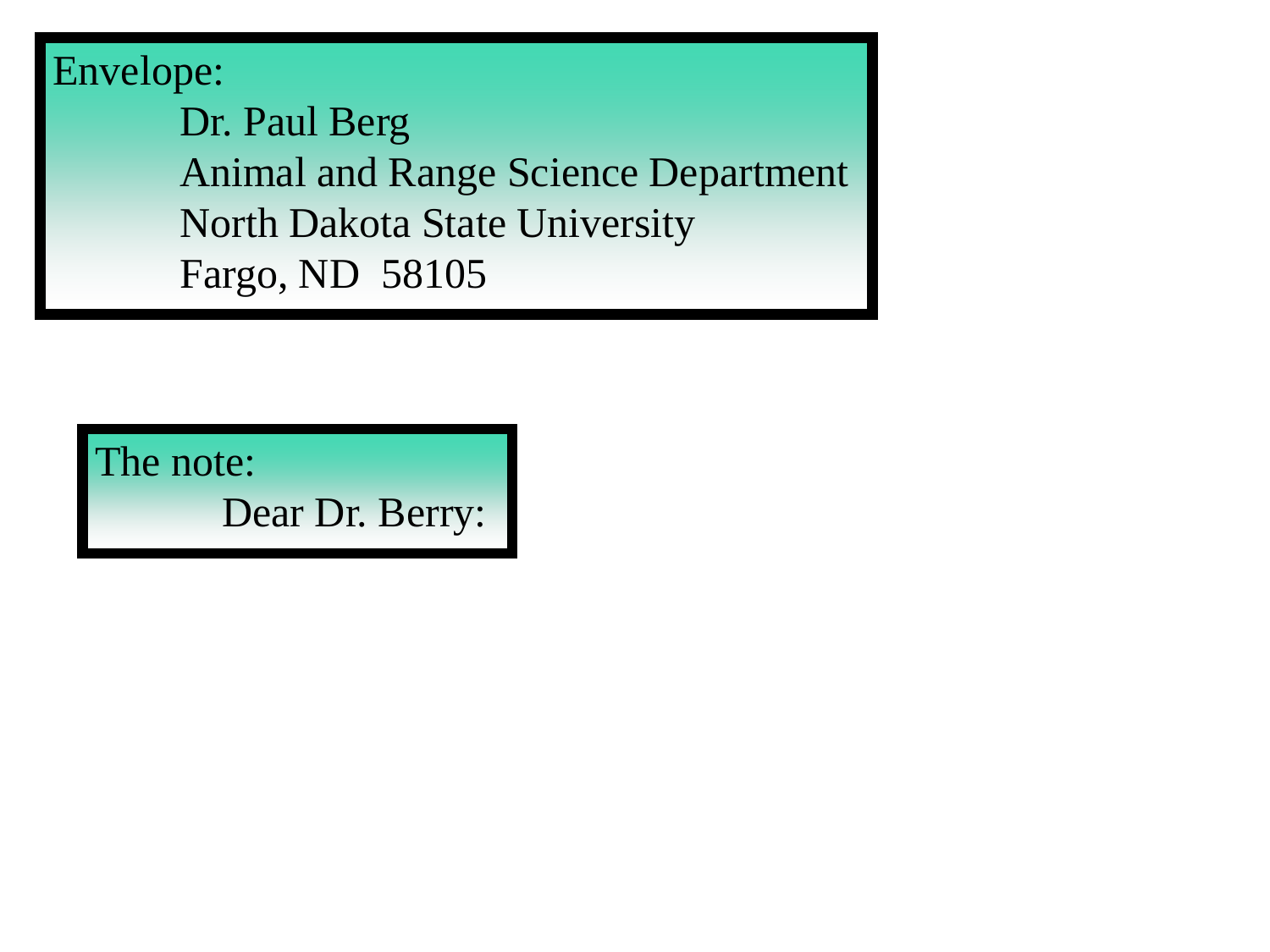### Another note

Envelope: Dr. Paul Berg Carnivore Catering Animal and Range Science Department North Dakota State University Fargo, ND 58105

### Inside:

Dear Dr. Berg: Thank you so much for cooking the breakfast at the National Western…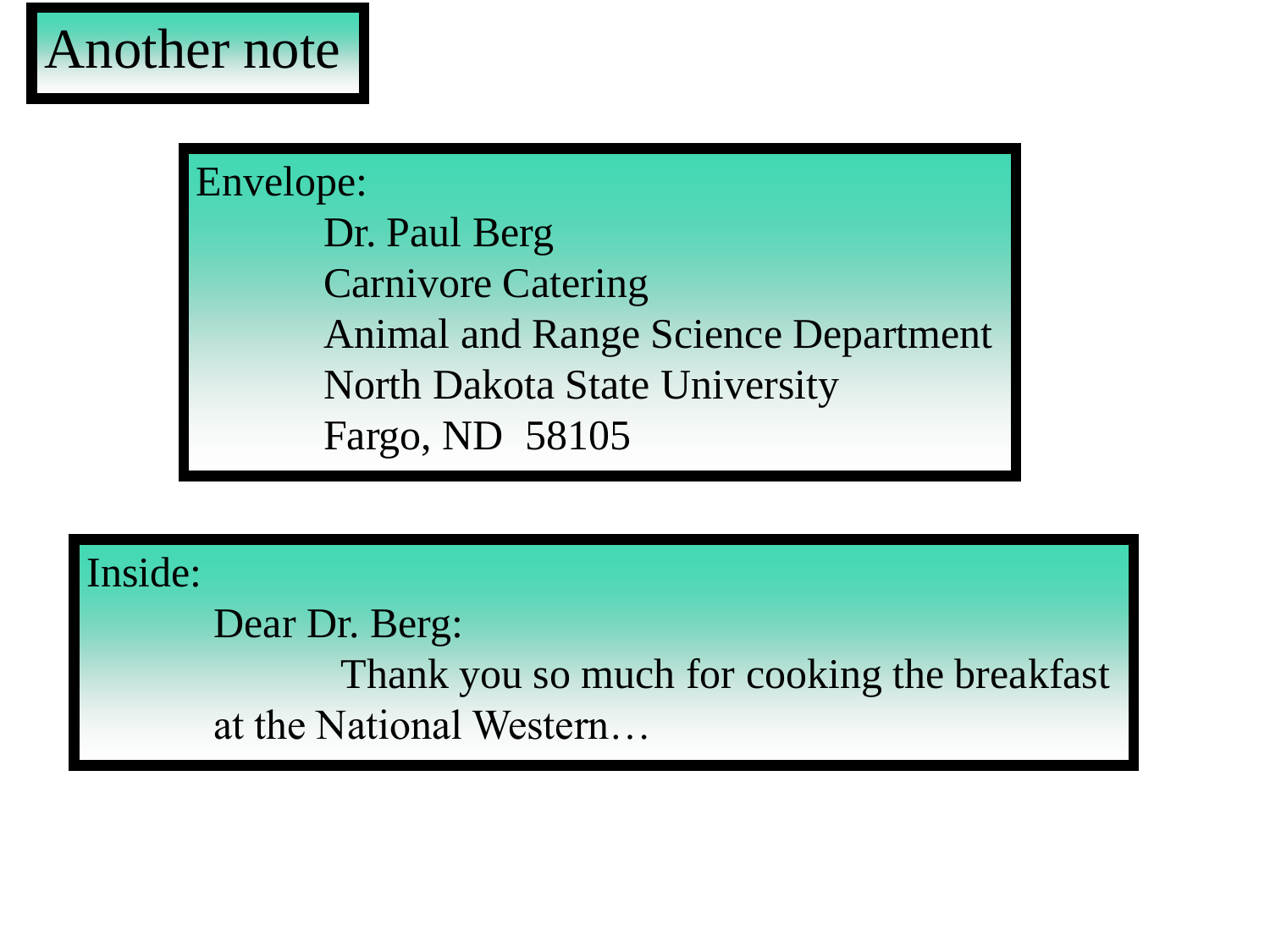## Another note

Envelope:

Dr. Paul Berg Carnivore Catering Animal and Range Science Department North Dakota State University Fargo, ND 58105

### Inside:

Dear Dr. Berg: Thanks for sponsoring the award at the National Western Meat Judging Contest. It means so much to us to be able to compete for these awards.

> signed: judging team member Southern North Dakota Junior College @ Hoople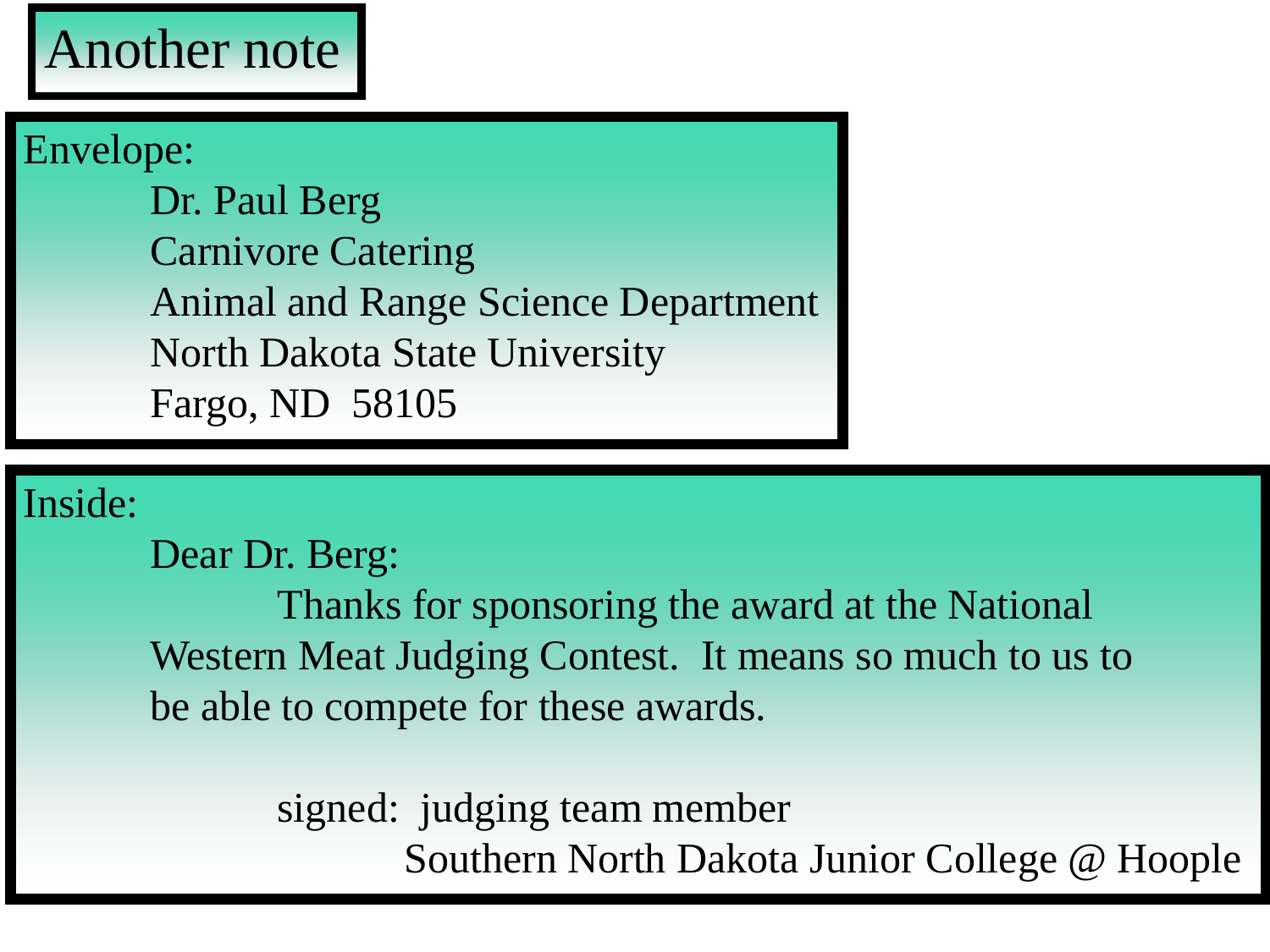### The POINT: make thank you notes meaningful

Thank the committee members for their time & effort be specific (which class, which contest)

Thank the sponsors for what they SPONSORED If the award does not involve you (or your team) don't write (a general statement about support may be appropriate)

Be especially diligent to thank for individual and team awards by specific categories; "I was fortunate enough to win the trophy AMSA sponsored for beef grading at the American Royal…"

> "Thank you for your sponsorship of the High Team Award for …"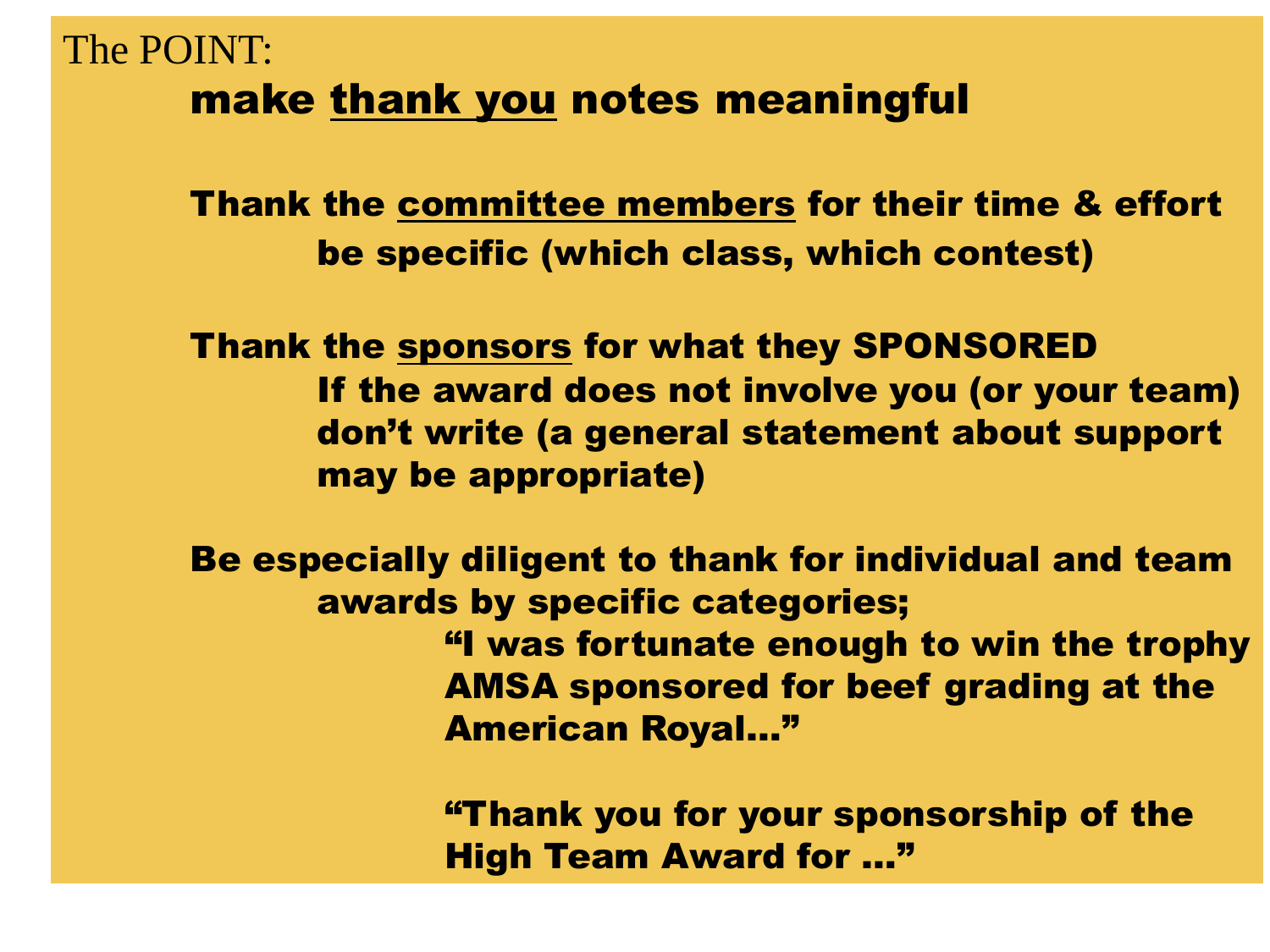### Give traveling students a "hard copy" of your rules

- Remember who you are  $&$  who you represent; don"t do anything which will embarrass those people who are important to you.
- 2. Drugs are prohibited, use of alcohol discouraged and, if used, done so with EXTREME discretion.
- 3. Student van drivers are responsible for all aspects of driving: control of radio, fuel status, speed (within posted limits).
- 4. Gross behavior, including language, in the van or any where we are gathered as a team is strictly forbidden.
- 5. Trouble with law enforcement is an individual responsibility; the coach will not provide bail.
- 6. Activities which may cause bodily harm or property damage are forbidden.
- 7. Don"t go off on your own meeting family or friends must be approved by the coach
- 8. You are expected to represent NDSU in a positive manner at all times and WILL attend all contest functions.
- 9. Remember you represent US breach of rules will result in IMMEDIATE abandonment – find your own way home!